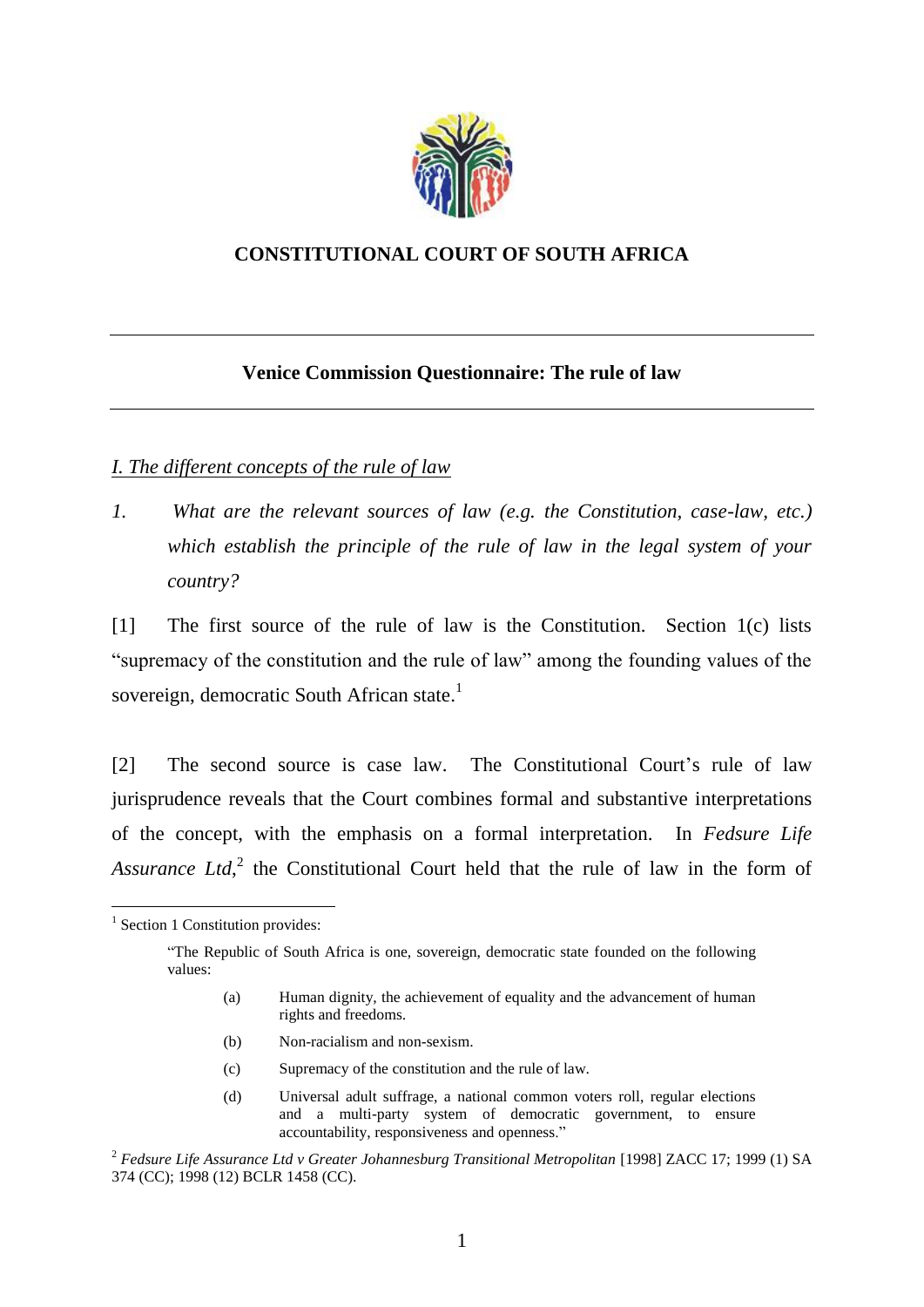legality was implicit in the interim Constitution.<sup>3</sup> The text of that Constitution did not refer explicitly to the rule of law or legality.<sup>4</sup> Legality was interpreted to mean that "the legislature and executive in every sphere are constrained by the principle that they may exercise no power and perform no function beyond that conferred upon them by law".<sup>5</sup> This interpretation, requiring officials to act within the four corners of the law, was confirmed by the Court in *Pharmaceutical Manufacturers Association*<sup>6</sup> and *Affordable Medicines*.<sup>7</sup> A further facet of the rule of law as formal legality was highlighted in *Dawood*, <sup>8</sup> where the Court noted that the rule of law required laws to be stated in a clear and accessible manner. $9$  This was subsequently confirmed in the *Affordable Medicines Trust* and *Kruger*. 10

# *2. How is the principle of the rule of law interpreted in your country? Are there different concepts of the rule of law: formal, substantive or other?*

[3] The Constitutional Court has interpreted section 1(c) to contain a legality test. Legality first requires that a public functionary does not act beyond the scope of his or her powers (ultra vires).<sup>11</sup> Beyond simply acting within the law, it is moreover "a requirement of the rule of law that the exercise of public power by the executive and other functionaries should not be arbitrary." So decisions "must be rationally related to the purpose for which the power was given".<sup>12</sup> Rationality review, while not a high

 $\overline{a}$ 

<sup>9</sup> Id at para 47.

 $3$  Id at paras 58-9.

<sup>4</sup> Interim Constitution of the Republic of South Africa Act 200 of 1993.

<sup>5</sup> *Fedsure Life Assurance Ltd* above n 2 at para 58.

<sup>6</sup> *Pharmaceutical Manufacturers Association of South Africa: In re Ex Parte President of the Republic of South Africa* [2000] ZACC 1; 2000 (2) SA 674 (CC); 2000 (3) BCLR 241 (CC).

<sup>7</sup> *Affordable Medicines Trust v Minister of Health* [2005] ZACC 3; 2006 (3) SA 247 (CC); 2005 (6) BCLR 529 (CC).

*<sup>8</sup> Dawood, Shalabi and Thomas v Minister of Home Affairs* [2000] ZACC 8; 2000 (3) SA 936 (CC); 2000 (8) BCLR 837 (CC).

<sup>&</sup>lt;sup>10</sup> *Kruger v President of the Republic of South Africa* [2008] ZACC 17; 2009 (1) SA 417 (CC); 2009 (3) BCLR 268 (CC) at para 108.

<sup>&</sup>lt;sup>11</sup> *Pharmaceutical Manufacturers Association* above n 6 at para 50.

<sup>12</sup> Id at para 85; see also *Prinsloo v van der Linde* [1997] ZACC 5; 1997 (3) SA 1012 (CC); 1997 (6) BCLR 759 (CC) at para 25 (the constitutional state must not "regulate in an arbitrary manner or manifest 'naked preferences' that serve no legitimate governmental purpose, for that would be inconsistent with the rule of  $law$ ").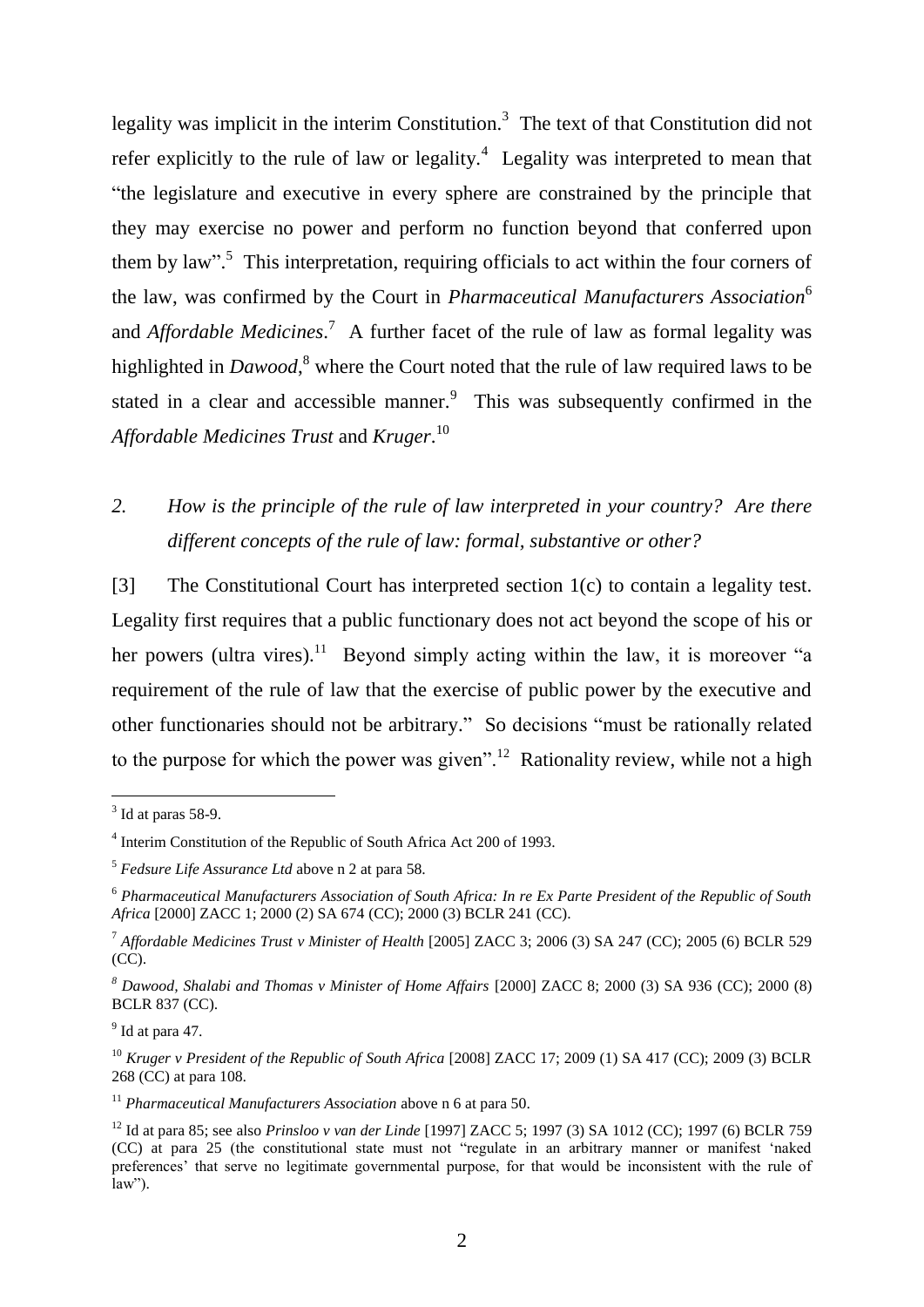substantive bar, does include a substantive component.<sup>13</sup> When an exercise of public power "is challenged on the grounds of rationality, courts are obliged to examine the means selected to determine whether they are rationally related to the objective sought to be achieved".<sup>14</sup> The Constitutional Court has struck down exercises of public power for failing rationality review.<sup>15</sup>

[4] The Chief Justice of South Africa, Justice Mogoeng, has emphasised the fundamental role of an independent judiciary in upholding the rule of law:

"Even if all others were to be unable to give practical expression to the rule of law, human rights and the constitutional aspirations of the people in any democracy, that constitutional democracy would survive; provided a truly independent body of judges and magistrates, loyal to the oath of office or solemn affirmation, is in place and ready to administer justice to the aggrieved in terms of their oath of office or affirmation.

And that is the oath or affirmation to be faithful to the Republic of South Africa, to uphold and protect the constitution and the human rights entrenched in it and to administer justice to all persons alike without fear, favour or prejudice, in accordance with the constitution and the law. Central to the affirmation or oath of office is the obligation to uphold the foundational values of our constitutional democracy, which include the rule of law, human dignity, equality, freedom, transparency and accountability.

This is the legal philosophy and the vision necessary for the promotion of the rule of law."<sup>16</sup>

<sup>&</sup>lt;sup>13</sup> Alastair Price, "The Evolution of the Rule of Law," available at [http://www.nylslawreview.com/wp](http://www.nylslawreview.com/wp-content/uploads/sites/16/2014/11/Price.pdf)[content/uploads/sites/16/2014/11/Price.pdf](http://www.nylslawreview.com/wp-content/uploads/sites/16/2014/11/Price.pdf) (the rationality test is a "substantive, justiciable standard"); Rosann Kruger, The South African Constitutional Court and the rule of law: the Masethla judgment, a cause for concern? available at<http://www.ajol.info/index.php/pelj/article/view/63678> ("A review of the Constitutional Court's rule of law jurisprudence reveals that the Court combines formal and substantive interpretations of the concept, while still retaining the emphasis on a formal interpretation").

<sup>&</sup>lt;sup>14</sup> Albutt v Centre for the Study of Violence and Reconciliation [2010] ZACC 4; 2010 (3) SA 293 (CC); 2010 (5) BCLR 391 (CC) at para 51.

<sup>15</sup> See *Pharmaceutical Manufacturers Association* above n 6.

<sup>&</sup>lt;sup>16</sup> Chief Justice Mogoeng Mogoeng, The Rule of Law in South Africa: Measuring Judicial Performance and Meeting Standards, 25 June 2013, available at [http://constitutionallyspeaking.co.za/transcript-chief-justice](http://constitutionallyspeaking.co.za/transcript-chief-justice-mogoeng-on-the-rule-of-law-in-south-africa/)[mogoeng-on-the-rule-of-law-in-south-africa/](http://constitutionallyspeaking.co.za/transcript-chief-justice-mogoeng-on-the-rule-of-law-in-south-africa/)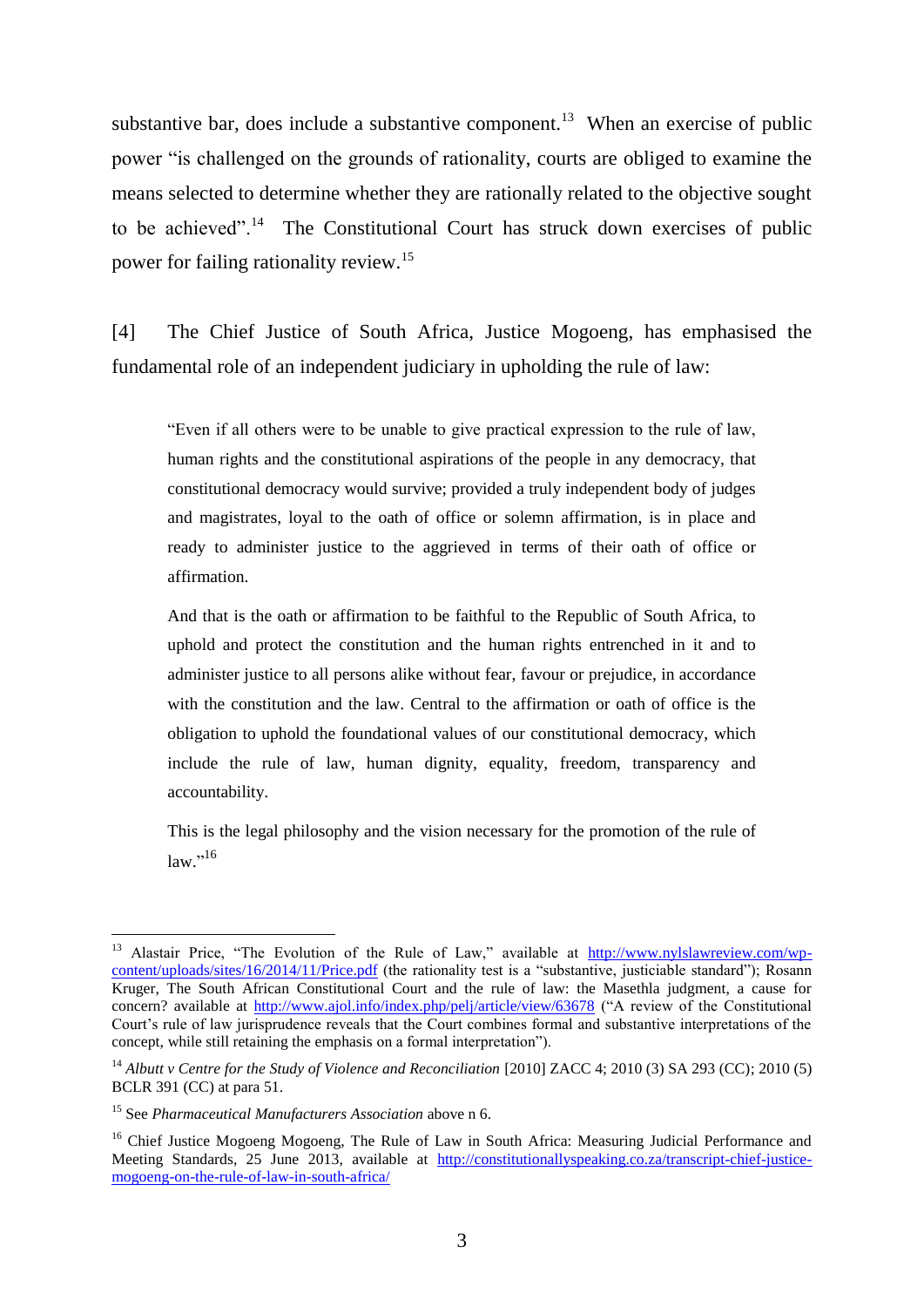[5] Additionally, the Constitution recognises customary law. This arguably may represent "a departure from a concept of rule of law and the rule of law based solely on the state," since the "rule of law can therefore be exercised through non-state legal norms as well, as long as they fulfil the qualitative standards that rule of law principles require of state law".<sup>17</sup>

## *3. Are there specific fields of law in which your Court ensures respect for the rule of law (e.g. criminal law, electoral law, etc.)?*

[6] The rule of law finds frequent application in the realm of administrative action. In this context, the principle of legality serves as a constraint on the exercise of all public power. The essence of the principle of legality (inherent in the rule of law) applies to the guarantee of just administrative action.<sup>18</sup> This means, in the first place, that administrative organs may perform only actions that have been authorised by  $law$ ;<sup>19</sup> and that they must heed any statutory requirements or preconditions attached to the exercise of a particular power. $^{20}$ 

[7] The principle of legality also applies to the exercise of public power that does not constitute administrative action, such as executive acts and decisions.<sup>21</sup> It is a requirement of the rule of law that the exercise of public power by the Executive and other functionaries should not be arbitrary. Decisions must be rationally related to the purpose for which the power was given, otherwise they are in effect arbitrary and inconsistent with this requirement. It follows that to pass constitutional scrutiny the exercise of public power by the Executive and other functionaries must, at least,

<sup>&</sup>lt;sup>17</sup> The Legal Doctrines of the Rule of Law and the Legal State (Rechtstaat) (James R Silkenat et al eds 2014) at page 77.

<sup>18</sup> *Bel Porto School Governing Body v Premier of the Western Cape* [2002] ZACC 2; 2002 (3) SA 265 (CC); 2002 (9) BCLR 891 (CC) at para 164.

<sup>19</sup> De Ville *Judicial Review of Administrative Action in South Africa* 2 ed (2005) 89-90. See *Pharmaceutical Manufacturers Association* above n 6 at para 50; *Fedsure Life Assurance Ltd* above n 2 at paras 56-58; *Affordable Medicines Trust* above n 7 at paras 49-50; and *Farjas* (*Pty*) *Ltd v Regional Land Claims Commissioner*, *KwaZulu-Natal* 1998 (5) BCLR 579 (LCC) at para 18.

<sup>20</sup> De Ville above id at 99; Hoexter *Administrative Law in South Africa* (2007) at 252-274.

<sup>21</sup> *Fedsure Life Assurance Ltd* above n 2 at para 56.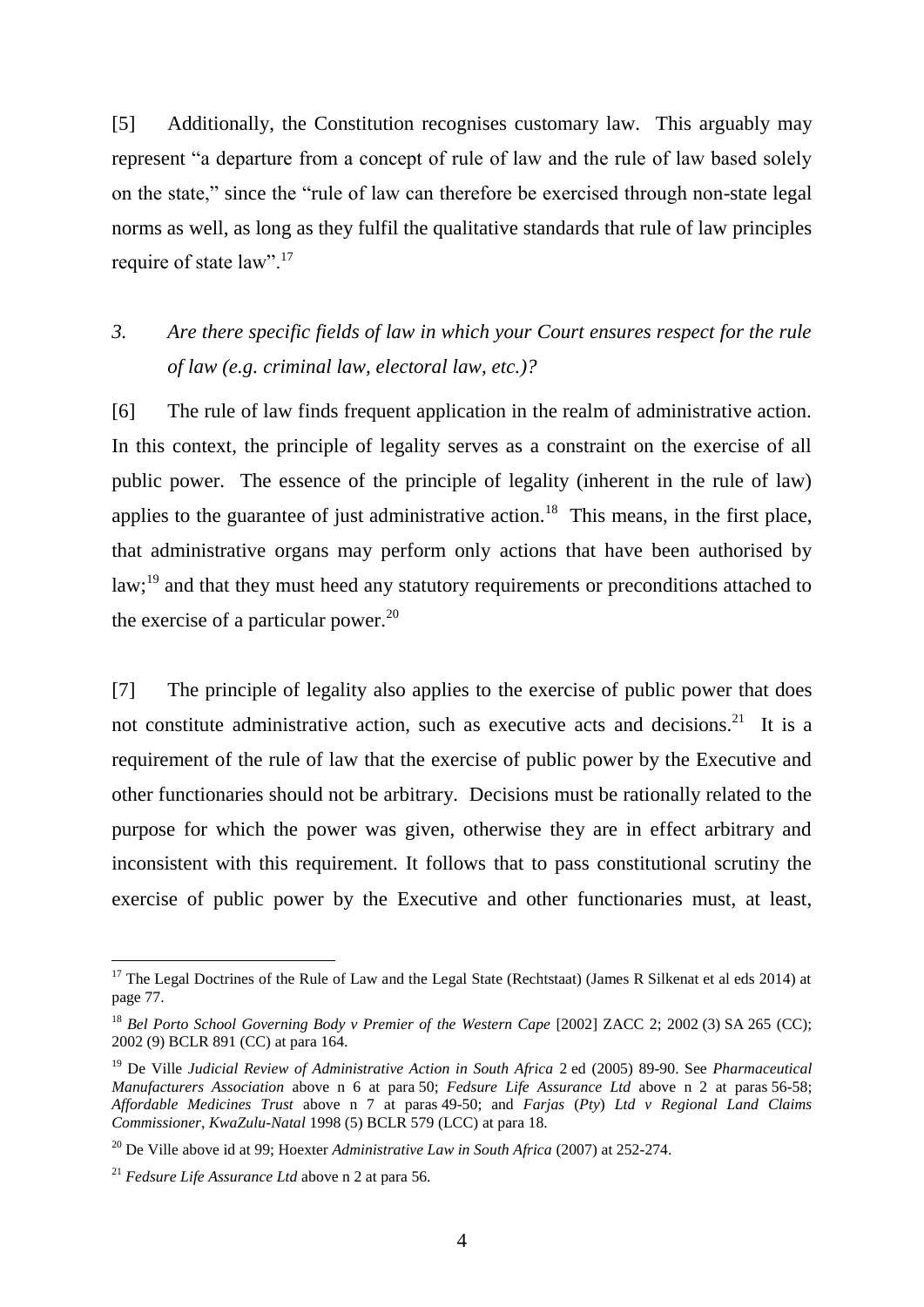comply with this requirement.<sup>22</sup> In this way, legality as part of the rule of law serves an invaluable purpose. as a "safety net, catching exercises of public power that do not qualify as administrative action".<sup>23</sup>

[8] In criminal law, the principle of legality (*nullem crimen sine lege*) embodies five principles: (a) the *ius acceptum* principle, in accordance with which a court may convict an accused only if the act is recognised by the law as a crime; (b) the *ius praevium* principle, in accordance with which a court may convict an accused only if the act was already recognised as a crime at the time of its commission; (c) the *ius certum* principle, in accordance with which crimes may not be formulated vaguely; (d) the *ius strictum* principle, in accordance with which a court must interpret the definition of a crime narrowly; and (e) the application of these principles to sentencing.<sup>24</sup>

[9] Ensuring compliance with legality and the rule of law does not mean abandoning judicial deference. In *Minister of Environmental Affairs*<sup>25</sup> this is said:

"Judicial deference was particularly appropriate where the subject-matter of an administrative action was very technical or of a kind in which a court had no particular proficiency."

[10] A combination of the principle of legality and judicial deference ensures that a court can, without usurping the powers or functions of a public official, determine whether the conduct is rational in accordance with the powers and duties conferred by statute.<sup>26</sup>

<sup>&</sup>lt;sup>22</sup> Hoexter, "The Principle of Legality in South African Administrative Law" [2004] MqLawJl 8; (2004) 4 Maquarie Law Journal 165.

<sup>&</sup>lt;sup>23</sup> Id. Chaskalson CJ in *Minister of Health v New Clicks South Africa (Pty) Ltd* [2005] ZACC 14; 2006 (2) SA 311 (CC); 2006 (1) BCLR 1 (CC) at para 97 favourably quoted this formulation.

<sup>&</sup>lt;sup>24</sup> Law of South Africa (The Principle of Legality)  $2A2.1$ .

<sup>25</sup> *Minister of Environmental Affairs and Tourism v Phambili Fisheries (Pty) Ltd* 2003 (6) SA 407 (SCA) at (at 409J–410A).

<sup>26</sup> *M & G Media Ltd v Public Protector* 2009 (12) BCLR 1221 (GNP) at para 101.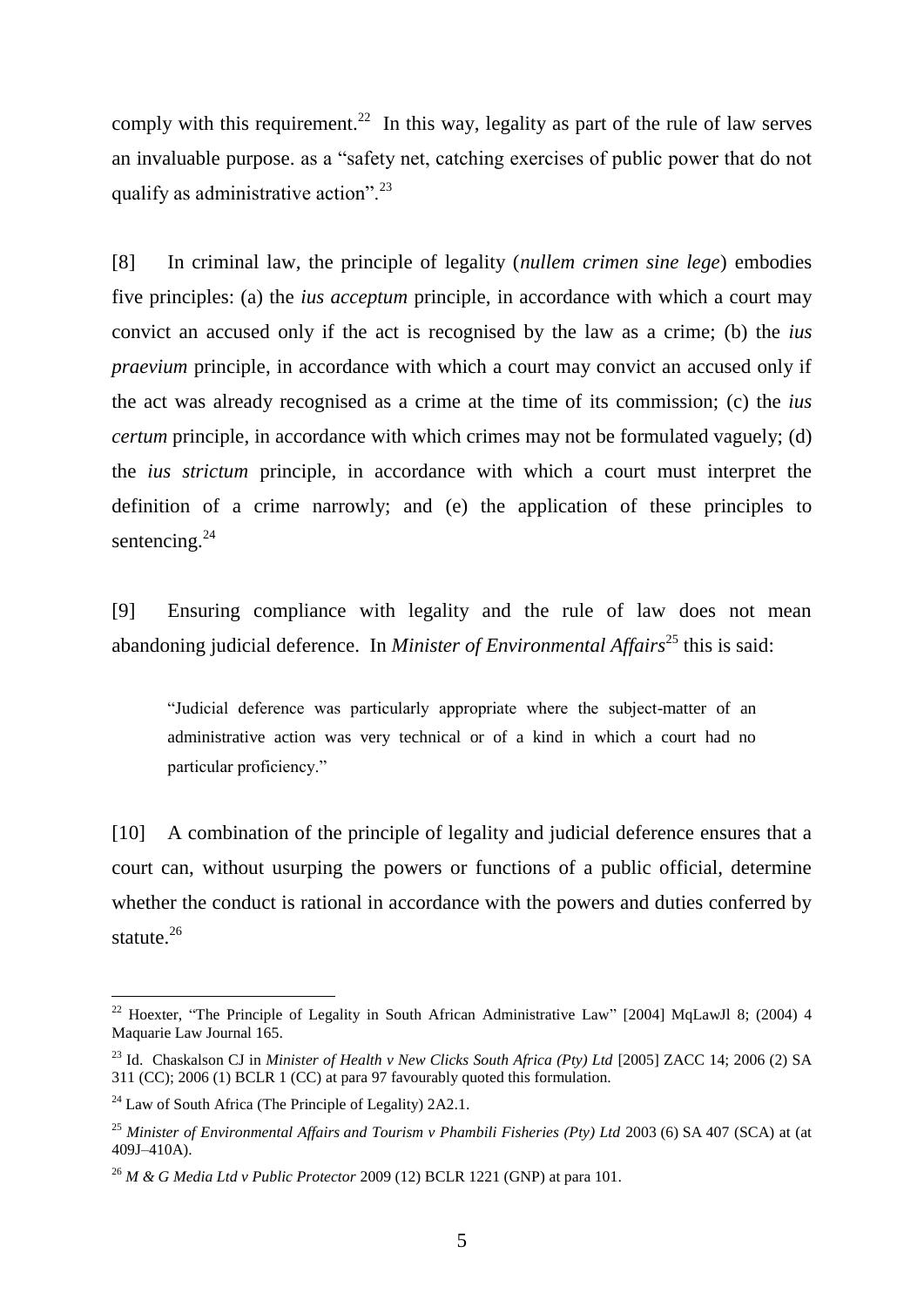*4. Is there case-law on the content of the principle of the rule of law? What are the core elements of this principle according to the case-law? Please provide relevant examples from case-law.*

[11] Numerous cases refer to the content and core elements of the principle, notably as a limit on government power. In *New National Party*, <sup>27</sup> the majority considered that the primary constitutional constraint on Parliament is the "rational relationship between the scheme which it adopts and the achievement of a legitimate governmental purpose".<sup>28</sup> Further, that case found that rationality fails where Parliament acts capriciously or arbitrarily.

[12] The Court indicated that this involves a two-part scrutiny:

"The first part of the enquiry is whether a facial analysis of the provisions in issue, in relation to the Constitution, has been shown to lack rationality; the second is whether these provisions can be said to be arbitrary or capricious in the light of certain circumstances existing as at the date of the adoption of the statute."<sup>29</sup>

[13] Therefore, the rule of law requires the content of rationality and the elements of non-arbitrariness and non-capriciousness. The rationality inquiry takes into account both the provision in its constitutional context, and external factors that may show that the provision is irrational, even if it looks to be rational on the face of it.

[14] *Pharmaceutical Manufacturers*<sup>30</sup> confirmed that the "doctrine of legality" regulates all exercises of public power. The Court concluded that, "[w]hat the

<sup>27</sup> *New National Party v Government of the Republic of South Africa* [1999] ZACC 5; 1999 (3) SA 191 (CC); 1999 (5) BCLR 489 (CC). In this case, the New National Party challenged the constitutionality of legislation prescribing the documents which otherwise-qualified voters had to possess in order to register to vote.

 $28$  Id at 19.

 $29$  Id at 25.

<sup>30</sup> *Pharmaceutical Manufacturers Association* above n 6.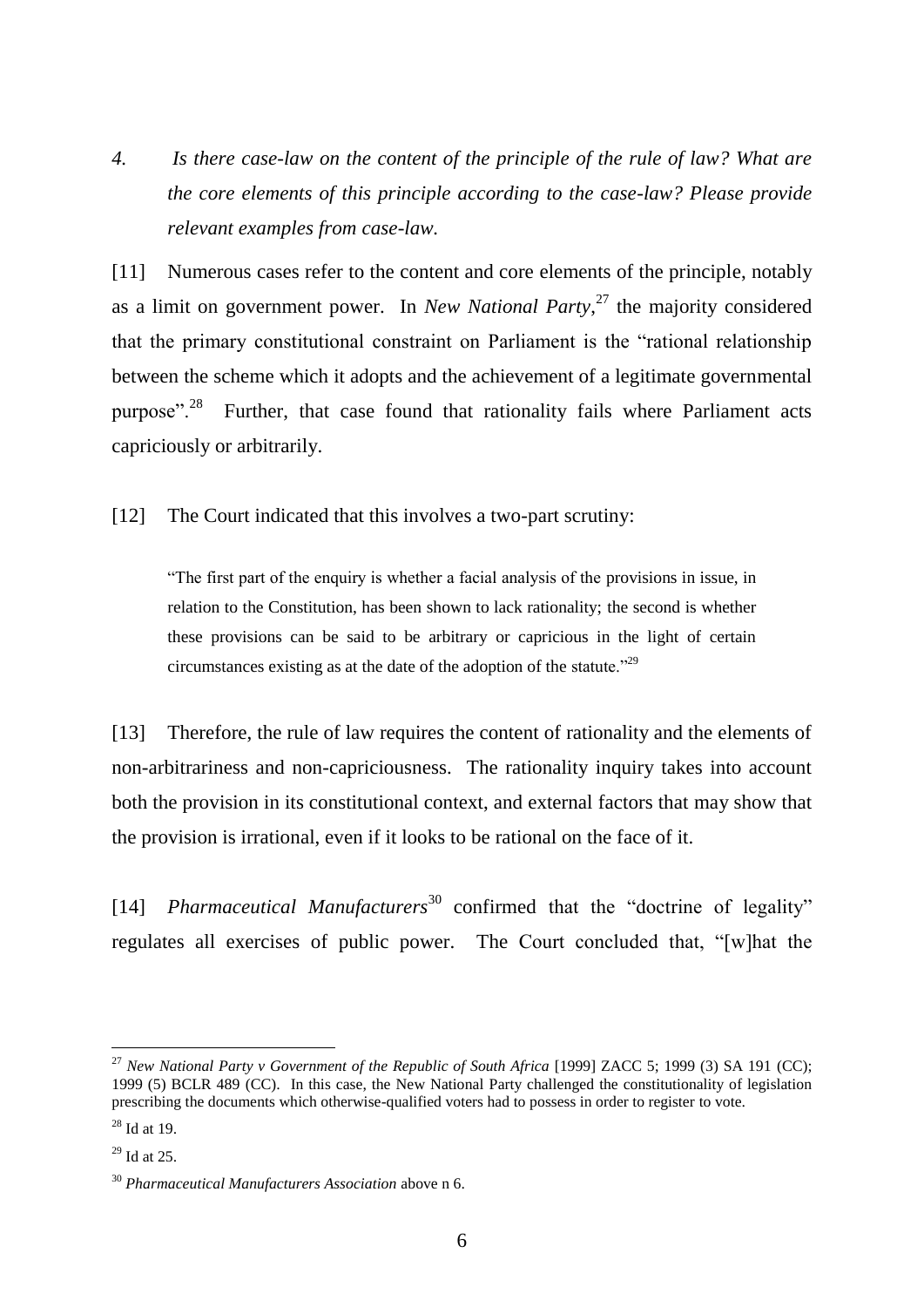Constitution requires is that public power vested in the executive and other functionaries be exercised in an objectively rational manner."<sup>31</sup>

[15] *Affordable Medicines*<sup>32</sup> reiterates a similar notion to *New National Party*. It affirms the rationality required of government action. At the same time, it cautions restraint:

"The rational basis test involves restraint on the part of the Court. It respects the respective roles of the courts and the legislature. In the exercise of its legislative powers, the legislature has the widest possible latitude within the limits of the Constitution."33

[16] This "widest possible latitude" confirms that the rule of law rationality test is a base-line assessment. A decision is *rational* if there is at least one suitable reason for it. It is *reasonable* if, following scrutiny of the various reasons for it, it falls with the range of acceptable decisions. The two types of review are therefore conceptually distinct, rather than falling along a spectrum.

*5. Has the concept of the rule of law changed over time in case-law in your country? If so, please describe these changes referring to examples.*

[17] Since the advent of constitutional supremacy, the rule of law has played an increasingly fundamental role in the regulation of state conduct within South Africa. Under the old legal order, the review powers of the courts in respect of discretionary executive conduct and administrative action were curtailed. In *Shidiack*, Innes ACJ expressed it as follows:

"Now it is settled law that where a matter is left to the discretion or the determination of a public officer, and where his discretion has been bona fide exercised or his judgment bona fide expressed, the Court will not interfere with the result. Not being

 $31$  Id at para 89.

<sup>32</sup> *Affordable Medicines Trust* above n 7.

 $33$  Id at para 86.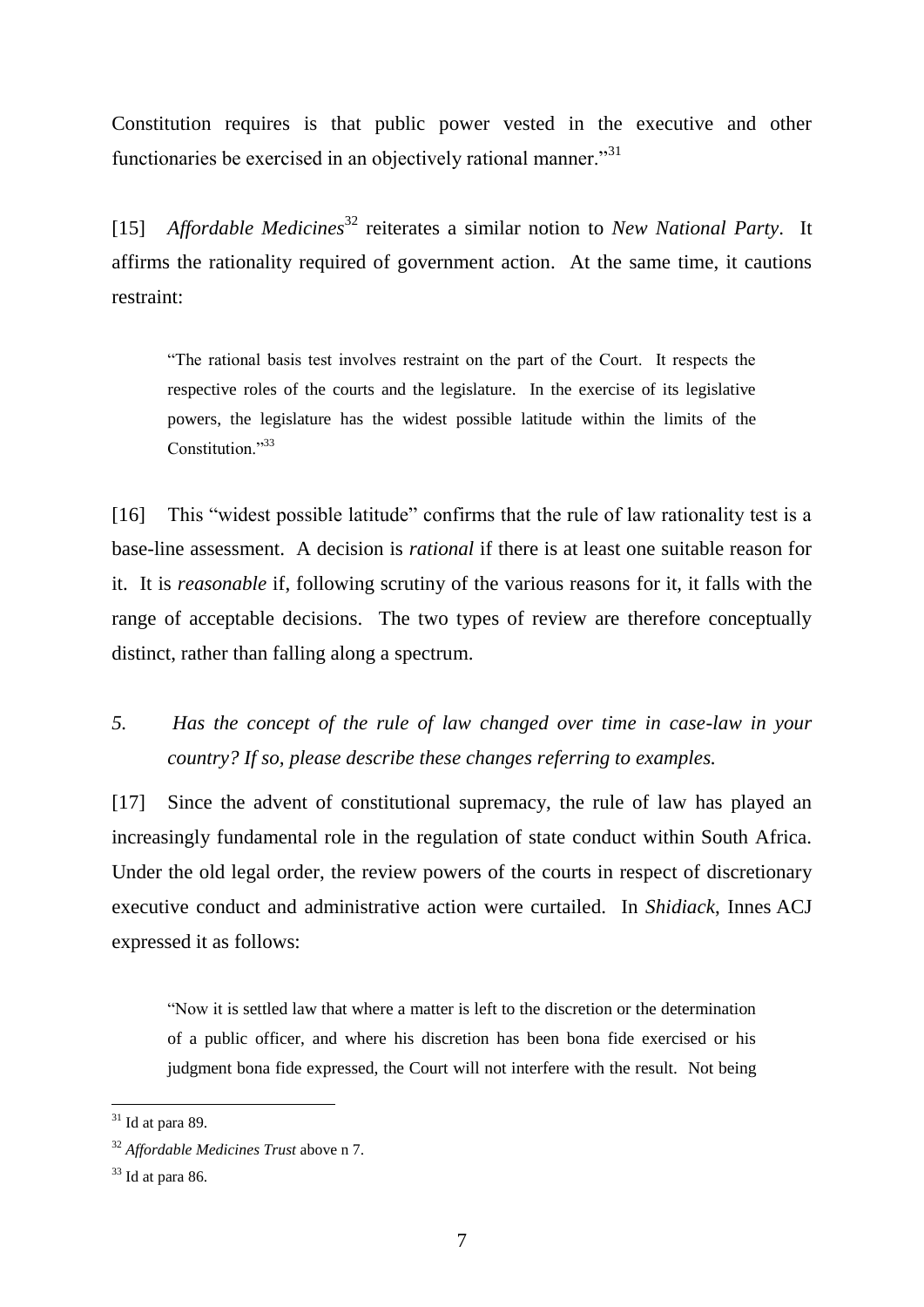a judicial functionary, no appeal or review in the ordinary sense would lie; and if he has duly and honestly applied himself to the question which has been left to his discretion, it is impossible for a Court of Law either to make him change his mind or to substitute its conclusion for his own."

. . .

[I]nterference would be possible and right . . . [i]f for instance such an officer had acted mala fide or from ulterior and improper motives, if he had not applied his mind to the matter or exercised his discretion at all, or if he had disregarded the express provisions of a statute – in such cases the Court might grant relief. But it would be unable to interfere with a due and honest exercise of discretion, even if it considered the decision inequitable or wrong."<sup>34</sup>

[18] In *Pharmaceutical Manufacturers*, Chaskalson P explained that the rule of law under the Constitution requires that  $-$  in addition to the grounds of review identified by Innes ACJ (*mala fides*, ulterior purposes, failing to apply the mind) – decisions must be made rationally. That means that even decisions made in good faith, but irrational, may be susceptible to review.<sup>35</sup>

## *6. Does international law have an impact on the interpretation of the principle of the rule of law in your country?*

[19] Yes. The Constitution provides that customary international law is law in South Africa, unless inconsistent with the supreme law or an Act of Parliament.<sup>36</sup> When interpreting legislation courts must prefer interpretations consistent with international law.<sup>37</sup> When interpreting the Bill of Rights, courts are required to take international law into account.<sup>38</sup> International law therefore has an effect on rule of law jurisprudence.

<sup>&</sup>lt;sup>34</sup> Shidiack v Union Government (Minister of the Interior) 1912 AD 642 at 651-2.

<sup>35</sup> *Pharmaceutical Manufacturers Association* above n 6 at paras 85-90.

<sup>&</sup>lt;sup>36</sup> Section 232 of the Constitution.

<sup>&</sup>lt;sup>37</sup> Section 233 of the Constitution.

 $38$  Section 39(1) of the Constitution.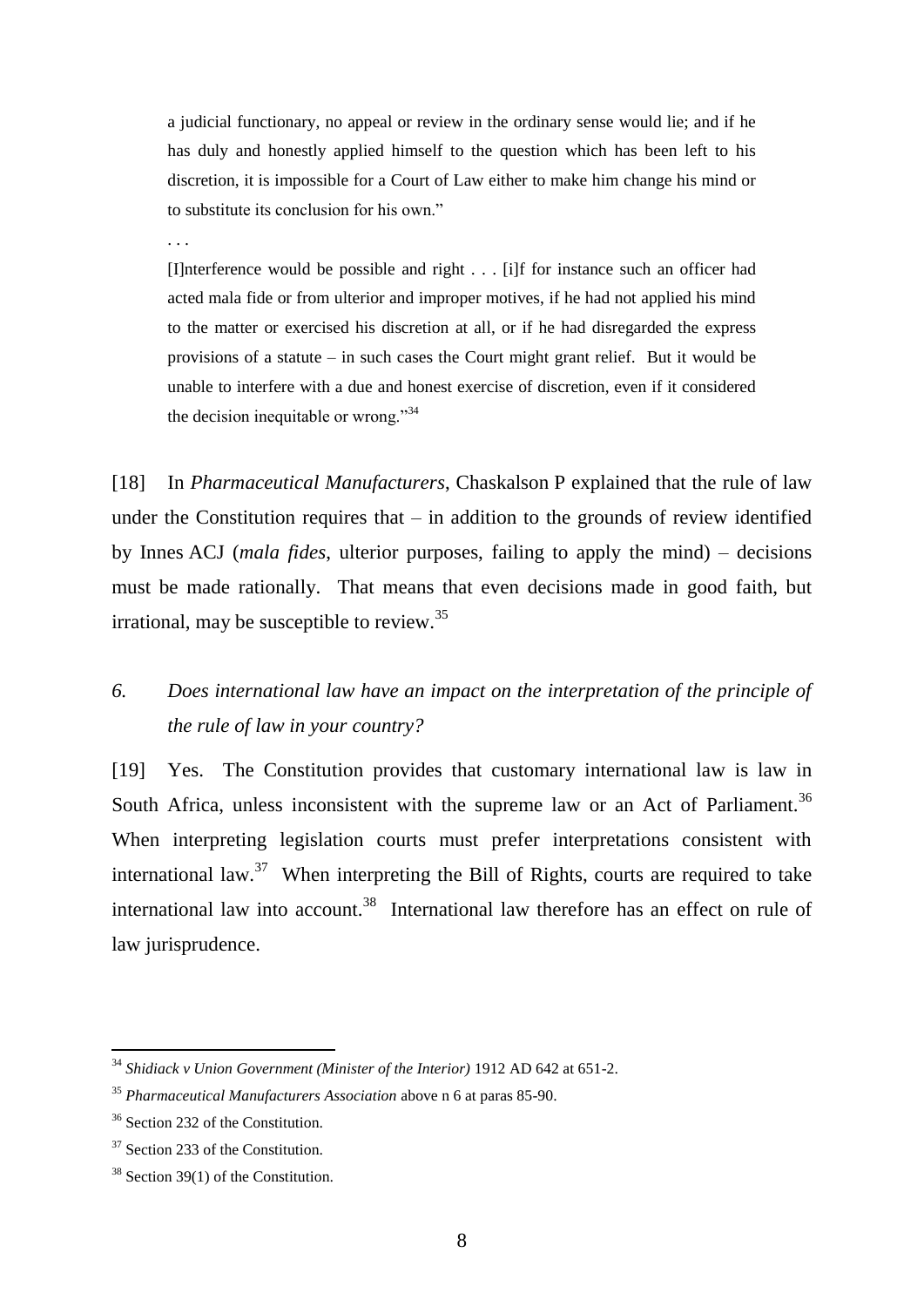[20] In *S v Makwanyane*,<sup>39</sup> the Constitutional Court considered the constitutionality of the death penalty. In his judgment, Chaskalson P made extensive and creative use of international law. He resorted to international law in interpreting the Constitution. He considered circumstances and documents existing at the time the Constitution was adopted in interpreting the Constitution. Chaskalson P found authority in international law permitting the use of this evidence. He referred to the European Court of Human Rights and the United Nations Committee on Human Rights whose deliberations are informed by *traveaux preparatoires* as described by article 32 of the Vienna Convention on the Law of Treaties. Chaskalson P referred to other countries where the constitution is the supreme law such as Germany, Canada, the United States of America and India, where courts may have regard to circumstances prevailing during the drafting of the Constitution.<sup>40</sup>

[21] In *Glenister II*<sup>41</sup> Ngcobo CJ expressed a similar view:

"Our Constitution reveals a clear determination to ensure that the Constitution and South African law are interpreted to comply with international law, in particular international human-rights law. . . . These provisions of our Constitution demonstrate that international law has a special place in our law which is carefully defined by the Constitution."<sup>42</sup>

### *II. New challenges to the rule of law*

- *7. Are there major threats to the rule of law at the national level or have there been such threats in your country (e.g. economic crises)?*
- [22] There are currently no immediate threats to the rule of law in South Africa.

<sup>39</sup> *S v Makwanyane* [1995] ZACC 3; 1995 (3) SA 391 (CC); 1995 (6) BCLR 665 (CC).

 $40$  Id at pars 12-17.

<sup>41</sup> *Glenister v President of the Republic of South Africa* [2011] ZACC 6; 2011 (3) SA 347 (CC); 2011 (7) BCLR 651 (CC) (*Glenister II*).

 $42$  Id at para 97.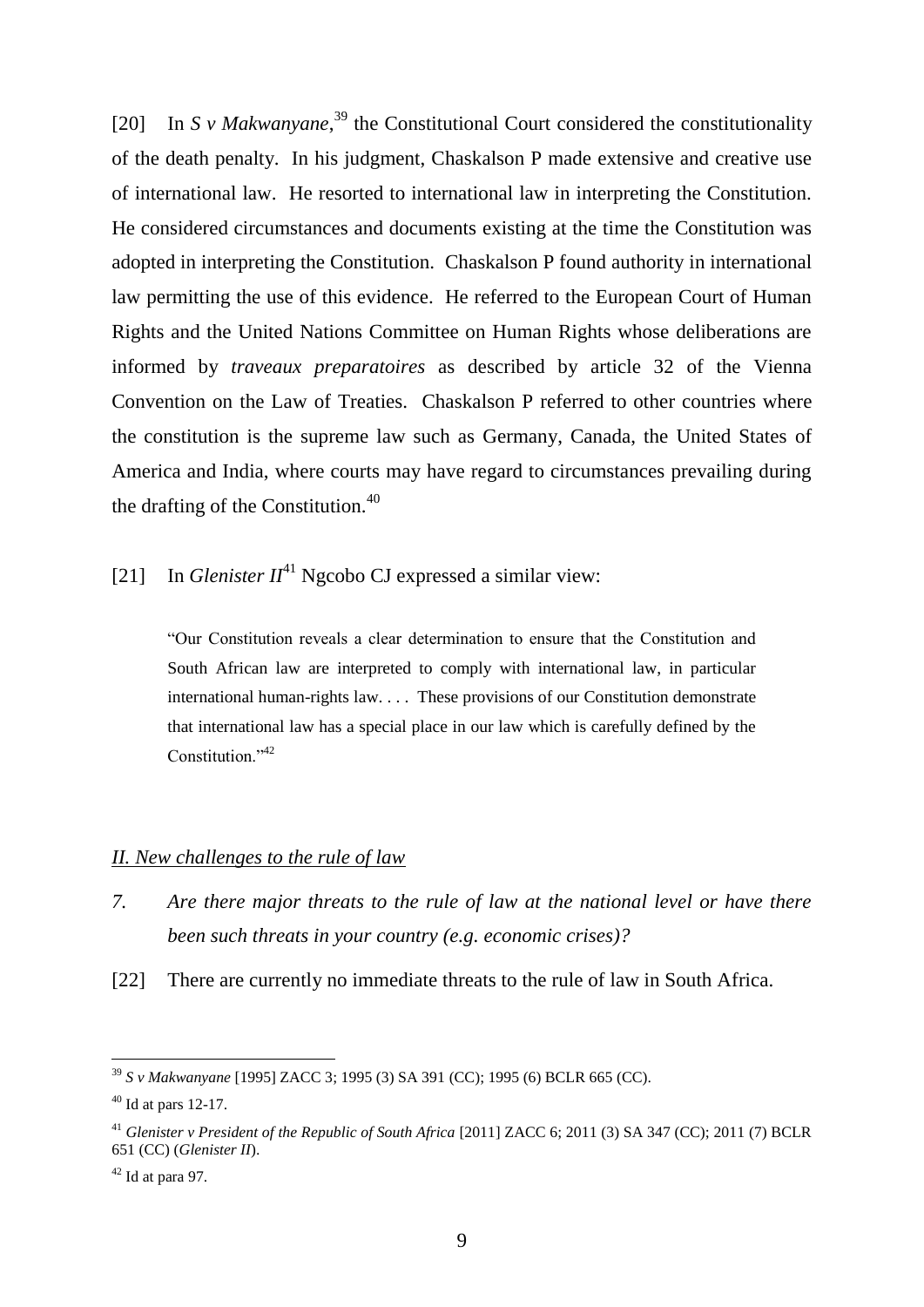[23] Court orders, including those against the State, are complied with. A judgment of the Constitutional Court in March 2016 ordered the President of the Republic to comply with a report by the Public Protector that found that he was liable for certain "non-security" features to the upgrade of his private home. The President has, in line with the Court's order, paid the money to the National Treasury.

## *8. Have international events and developments had a repercussion on the interpretation of the rule of law in your country (e.g. migration, terrorism)?*

[24] No. The visit of the President of Sudan, Mr Omar al Bashir, occasioned litigation in which the High Court, later confirmed by the Supreme Court of Appeal (SCA), ordered his arrest under the Rome Statute. Government withdrew an application for leave to appeal against this decision in the Constitutional Court in October 2016 when it announced its intention to withdraw from the International Criminal Court.

*9. Has your Court dealt with the collisions between national and international legal norms? Have there been cases of different interpretation of a certain right or freedom by your Court compared to regional / international courts (e.g. the African, Inter-American or European Courts) or international bodies (notably, the UN Human Rights Committee)? Are there related difficulties in implementing decisions of such courts / bodies? What is the essence of these difficulties? Please provide examples.* 

[25] The Constitutional Court is yet to directly consider a collision between national and international law. The Constitution seeks to avoid clashes of this nature. Section 233 of the Constitution requires that when interpreting legislation, every court must prefer any reasonable interpretation of legislation that is consistent with the rule of law. Similarly, section 39(1)(b) of the Constitution requires that when interpreting the Bill of Rights, a Court must consider international law.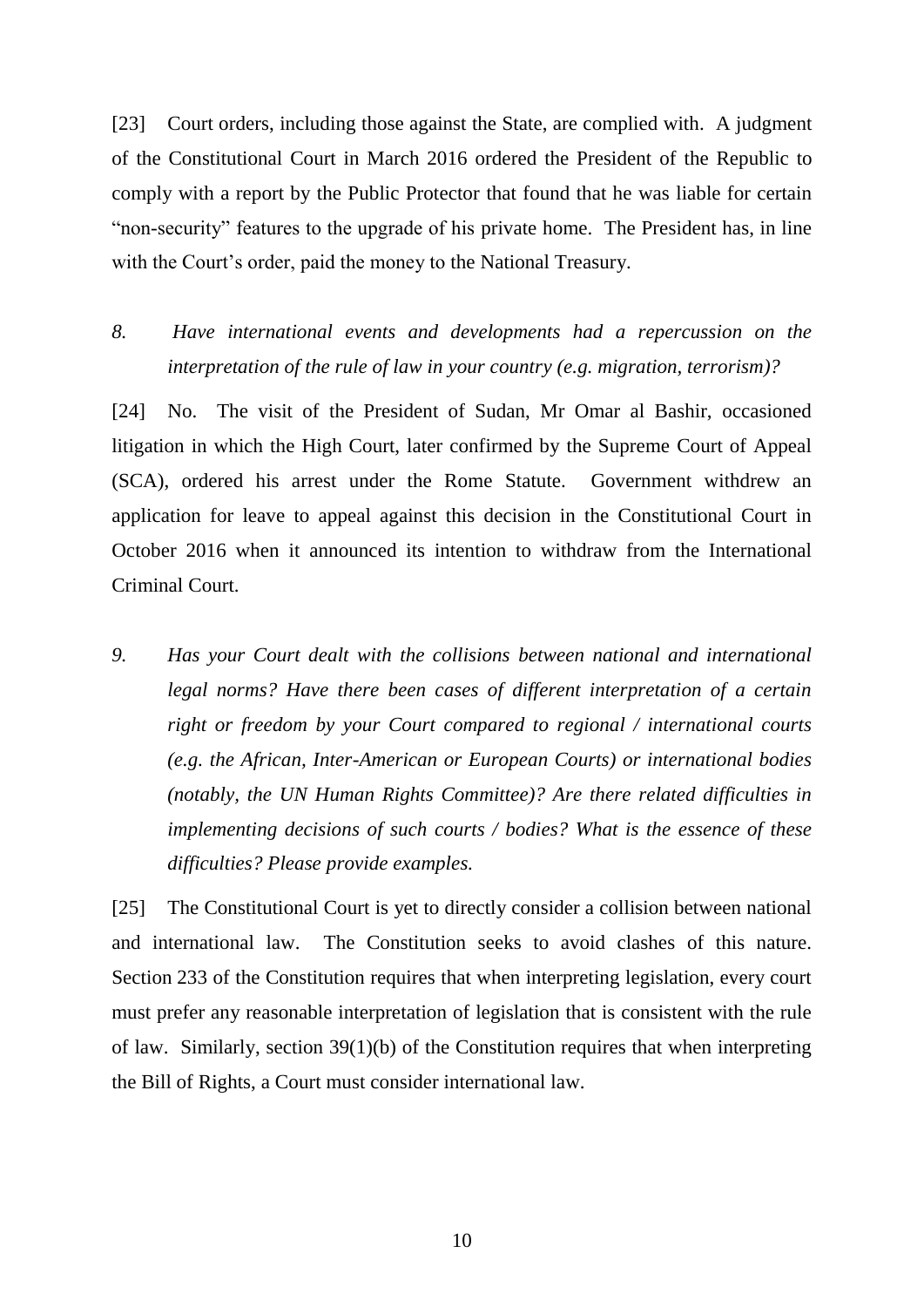[26] In *AZAPO*, the Constitutional Court found that "the Constitution should not lightly be presumed to authorise any law which might constitute a breach of the obligations of the State in terms of international law". $43$  There is therefore a Constitutional obligation to harmonise national and international norms.

[27] Similarly, in *Glenister II* the Court found that there is "no escape from the manifest constitutional injunction to integrate, in a way the Constitution permits, international law obligations into our domestic law."<sup>44</sup> The Court used this injunction to integrate an obligation to combat corruption into South African law.

[28] In socio-economic rights the Court has taken an interpretation to rights that is distinct from those in some international law instruments. In *Mazibuko*, the court rejected the idea, originally emergent in General Comment 3 (1990) of the United Nations Committee on Economic, Social and Cultural Rights, that a "minimum core" be outlined for the amount of water to which each person is entitled.<sup>45</sup> Instead, it adopted the approach that the state is obliged only to provide a "reasonable" quota.

[29] The Court has considered the enforcement of the judgment of the SADC Tribunal, a regional court, in *Fick*. 46 There, the Court found that it was necessary, in order to uphold the rule of law, that the common law on the execution of court orders be extended to allow for the execution of an order by the SADC tribunal. It thus found, through an interpretation of the common law in-line with international obligations, that property of the state of Zimbabwe could be seized to satisfy a judgment debt in terms of the Tribunal's ruling.

<sup>&</sup>lt;sup>43</sup> Azanian Peoples Organization (AZAPO) v President of the Republic of South Africa [1996] ZACC 16; 1996 (4) SA 672 (CC); 1996 (8) BCLR 1015 (CC) at para 26.

<sup>44</sup> *Glenister II* above n 42 at para 202.

<sup>45</sup> *Mazibuko v City of Johannesburg* [2009] ZACC 28; 2010 (4) SA 1 (CC); 2010 (3) BCLR 239 (CC).

<sup>46</sup> *Government of the Republic of Zimbabwe v Fick* [2013] ZACC 22; 2013 (5) SA 325 (CC); 2013 (10) BCLR 1103 (CC).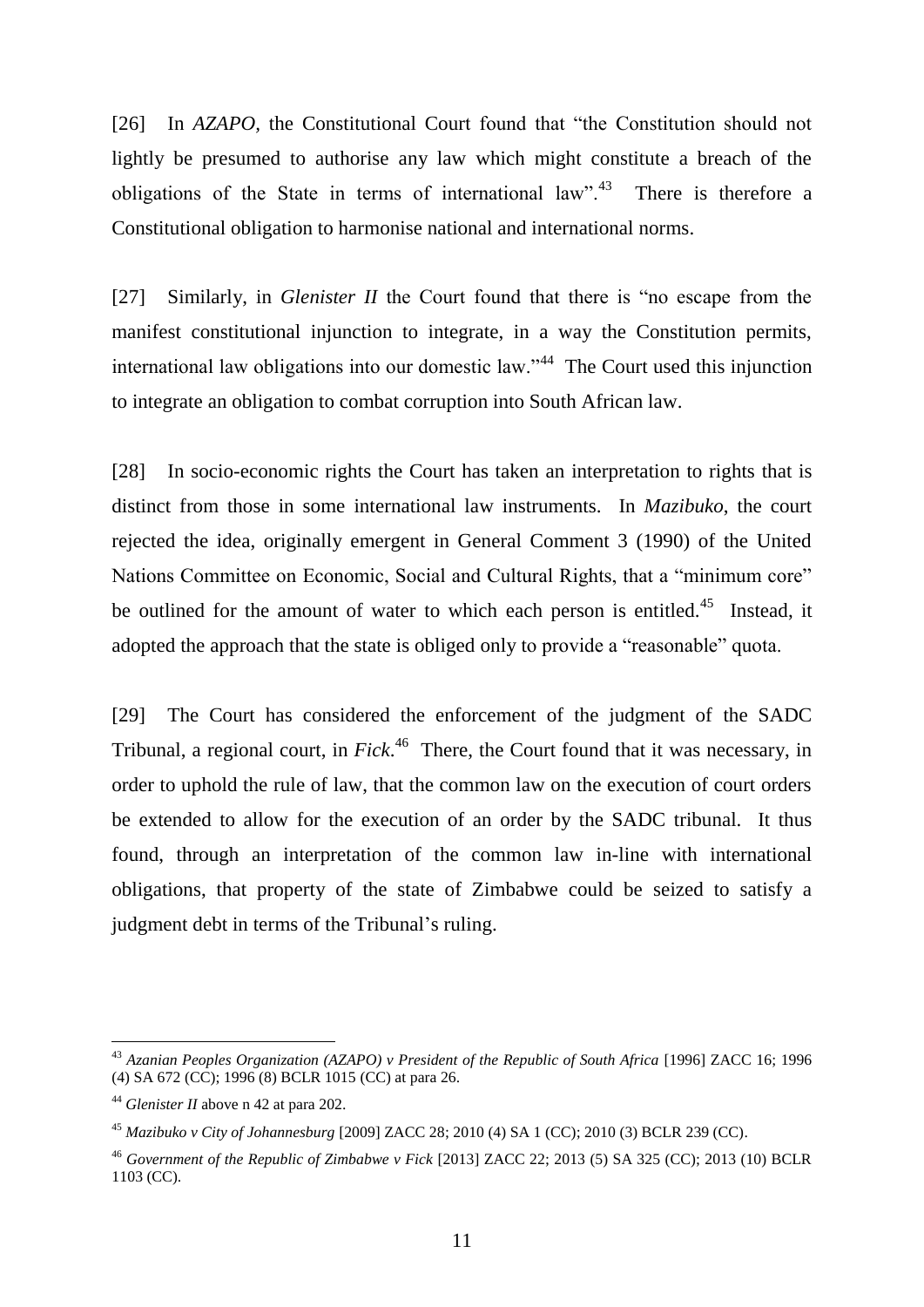#### *III. The law and the state*

*10. What is the impact of the case-law of your Court on guaranteeing that state powers act within the constitutional limits of their authority?*

[30] Decisions of the Court during 2016 illustrate how the Court's orders have ensured that executive and legislative action is curtailed within constitutional limits. As regards executive powers, in *McBride*, the Court declared legislative provisions that empowered the Minister of Police to suspend the head of the Independent Police Investigative Directorate (IPID) inconsistent with the Constitution for breaching the independence required of that office, and declared a suspension made under the provisions invalid.<sup>47</sup> In *Merafong*<sup>48</sup> and *Tasima*<sup>49</sup> the Court reaffirmed the principle that an organ of state that is dissatisfied with an administrative decision, or believes it to have been made in an unlawful manner, is not entitled to ignore it but must take the decision on review timeously. In the legislative branch, the Court held in *LAMOSA* that Parliament had failed to facilitate adequate public participation when enacting legislation dealing with the right to land restitution – a requirement imposed on it by section 72(1)(a) of the Constitution). <sup>50</sup> *DA v Speaker of the National Assembly* affirmed that all members of Parliament enjoy the privilege of freedom of speech and that provisions of legislation that empower their removal at the instance of the Member Presiding is unconstitutional.<sup>51</sup>

*11. Do the decisions of your Court have binding force on other courts? Do other / ordinary courts follow / respect the case-law of your Court in all cases? Are there conflicts between your Court and other (supreme) courts?* 

[31] South African courts are guided by precedents. A court is bound by the decision of a court is higher than it. The Constitutional Court is the final court of

<sup>47</sup> *McBride v Minister of Police* [2016] ZACC 30; 2016 (11) BCLR 1398 (CC).

<sup>48</sup> *Merafong City Local Municipality v AngloGold Ashanti Limited* [2016] ZACC 35.

<sup>49</sup> *Department of Transport v Tasima (Pty) Limited* [2016] ZACC 39.

<sup>50</sup> *Land Access Movement of South Africa v Chairperson of the National Council of Provinces* [2016] ZACC 22; 2016 (5) SA 635 (CC); 2016 (10) BCLR 1277 (CC) (*LAMOSA*).

<sup>&</sup>lt;sup>51</sup> Democratic Alliance v Speaker of the National Assembly [2016] ZACC 8; 2016 (3) SA 487 (CC); 2016 (5) BCLR 577 (CC).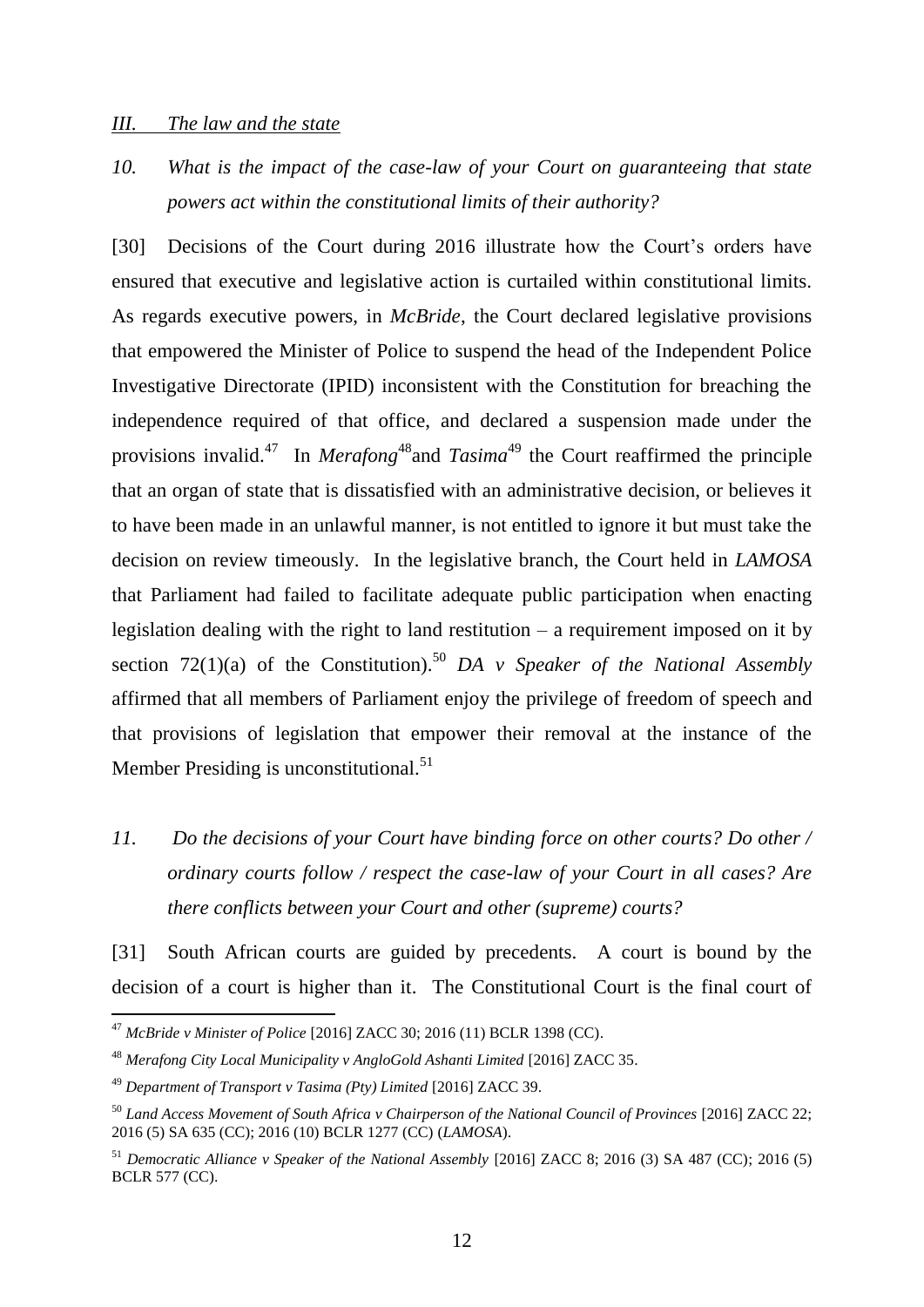appeal for all constitutional issues or matters involving an arguable point of law of general public importance, and its decisions are binding on all other courts in South Africa. The SCA is, except in respect of certain labour and competition matters, the second highest appeal court in South Africa. It has jurisdiction to determine an appeal against any decision of the High Court. Precedents set by the Constitutional Court and SCA must be followed by the High Court and Magistrates' Courts. Similarly, precedents set by the High Court must be followed by the Magistrates' Courts within the respective areas of jurisdiction of the relevant High Court Division.

[32] In *Mekgoe v The State*<sup>52</sup> an application for leave to appeal to the SCA against the High Court's judgment delivered on 13 March 2014. The High Court held that it was *prima facie* of the view that it does not have jurisdiction to entertain the application and that special leave to appeal had to be obtained from the SCA. The High Court stated that "[it was] reminded of the obligation to observe the maxim *stare*  decisis, the doctrine of precedents".<sup>53</sup>

[33] The Court quoted the Constitutional Court in *Camps Bay Ratepayers*, <sup>54</sup> which enjoined observance by courts of precedent. The Court said:

"Considerations underlying the doctrine were formulated extensively by Hahlo & Kahn [Hahlo & Kahn *The South African Legal System and its Background* (Juta), Cape Town 1968) at 214-15]. What it boils down to, according to the authors, is: '(C)ertainty, predictability, reliability, equality, uniformity, convenience: these are the principal advantages to be gained by a legal system from the principle of *stare decisis*.' Observance of the doctrine has been insisted upon, both by this court and by the Supreme Court of Appeal. And I believe rightly so. The doctrine of precedent not only binds lower courts, but also binds courts of final jurisdiction to their own decisions. These courts can depart from a previous decision of their own only when satisfied that that decision is clearly wrong. *Stare decisis* is therefore not simply a matter of respect for courts of higher authority. It is a manifestation of the rule of law

<sup>&</sup>lt;sup>52</sup> [2015] ZAFSHC 60.

 $53$  Id at para 10.

<sup>54</sup> [2010] ZACC 19; 2011 (4) SA 42 (CC); 2011 (2) BCLR 121 (CC).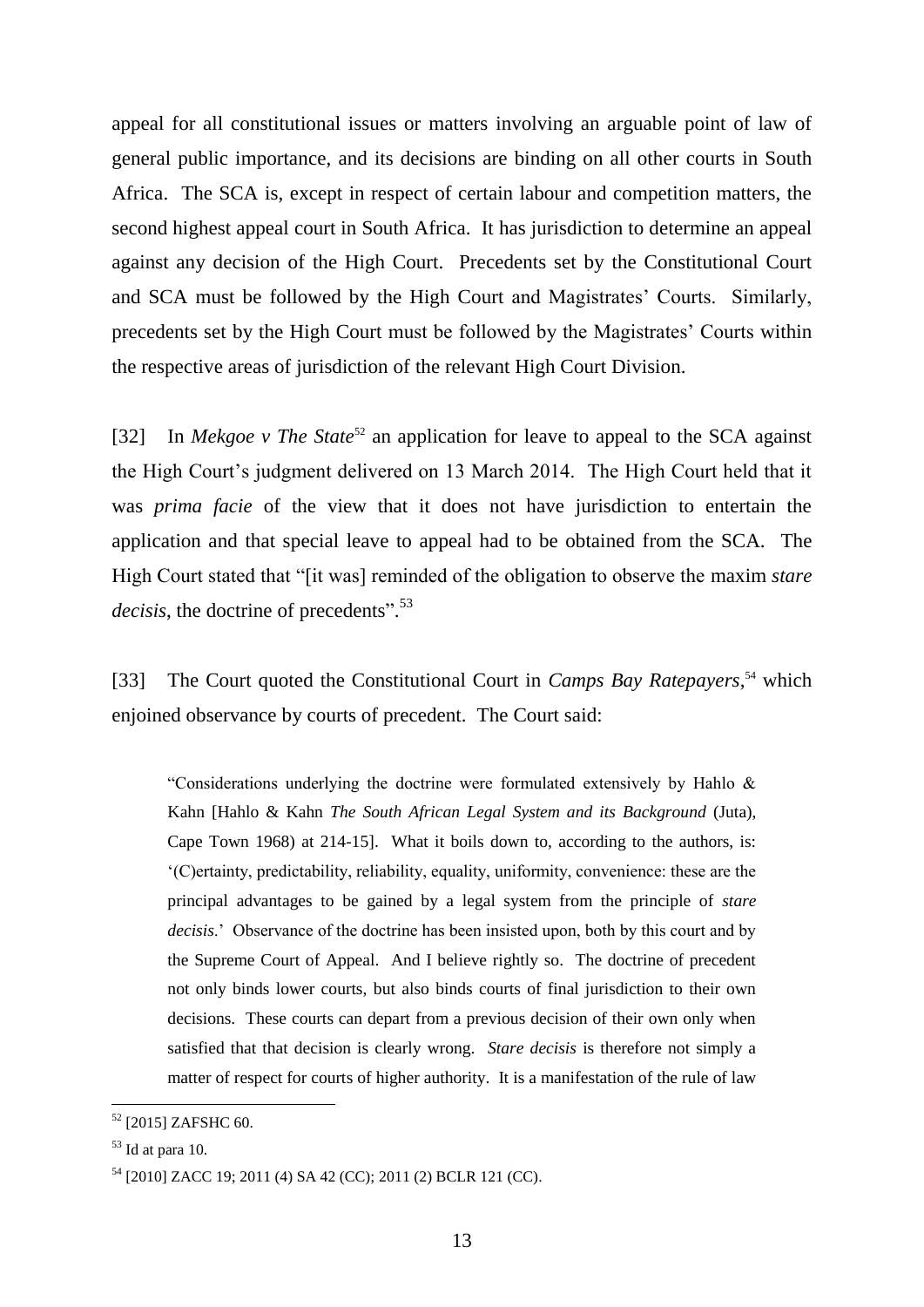itself, which in turn is a founding value of our Constitution. To deviate from this rule is to invite legal chaos."<sup>55</sup>

[34] There are no conflicts between this Court and the SCA or other Courts. When a matter has been brought to this Court on appeal from the SCA, this Court may overturn the SCA judgment. If the SCA is faced with the same legal issue in a different matter, the SCA is bound to follow the precedent set by this Court as the highest court of appeal.

[35] It is settled law that interpretive leeway and the constitutional injunction to develop the common law do not allow the courts to depart from the doctrine of *stare decisis*.

*12. Has your Court developed / contributed to standards for law-making and for the application of law? (e.g. by developing concepts like to independence, impartiality, acting in accordance with the law, non bis in idem, nulla poena sine lege, etc.).* 

### *Independence*

[36] The Constitutional Court has handed down many judgments exploring "independence. Some addressed the independence of corruption-fighting state institutions. In *Glenister II*, the Court distinguished between what it termed "judicial independence" and the independence of a corruption fighting unit.<sup>56</sup> In trying to balance the tension between independence and accountability, the Court held:

"The question, therefore, is not whether the [state institution] is fully independent, but whether it enjoys and adequate level of structural and operational autonomy that is secured through institutional and legal mechanisms designed to ensure that it 'discharges its responsibilities effectively', as required by the Constitution."<sup>57</sup>

<sup>&</sup>lt;sup>55</sup> Id at paras 28-30.

<sup>56</sup> *Glenister II* above n 42 at para 124.

 $57$  Id at para 125.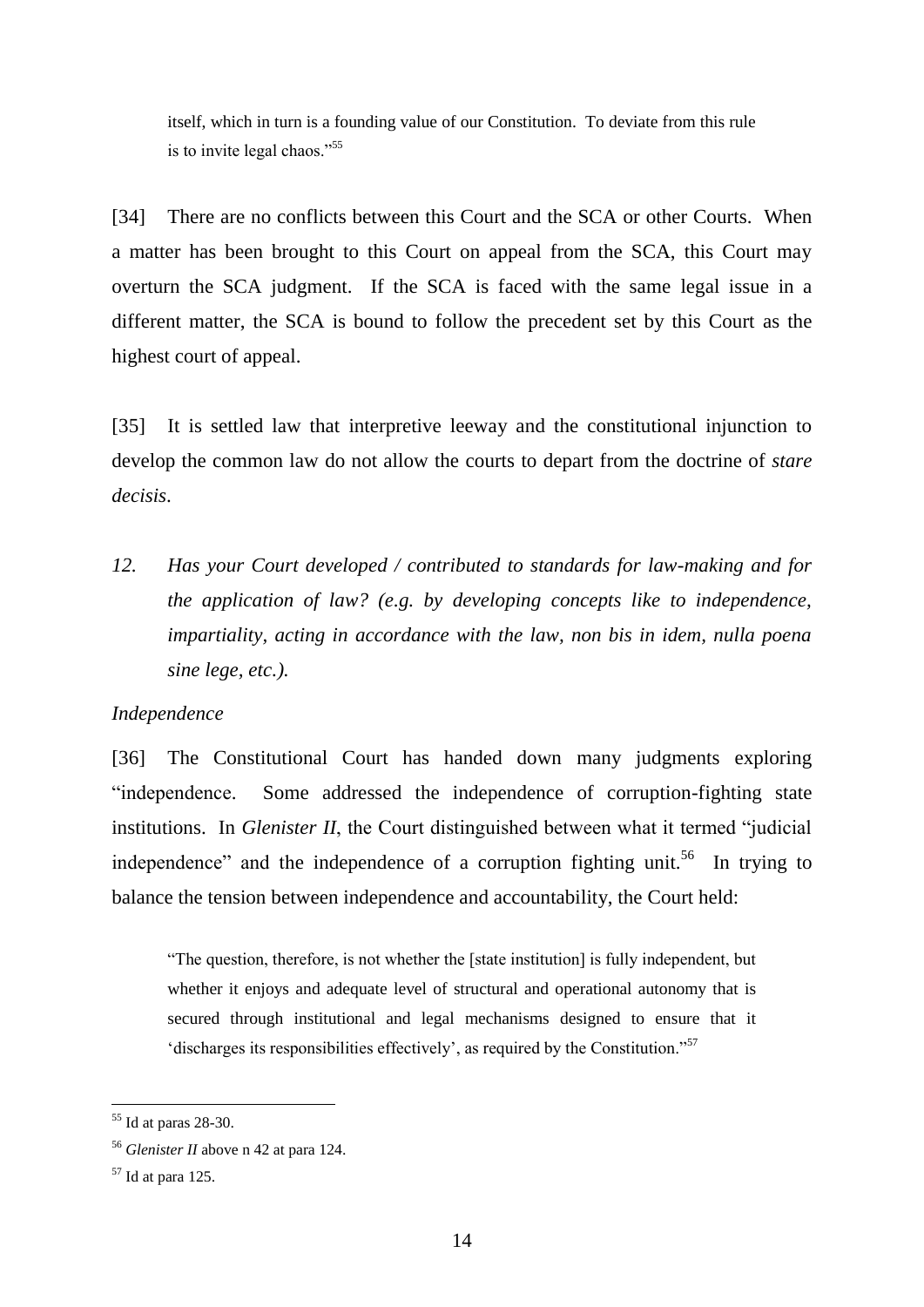The Court also found that the concept independence requires not only actual or objective independence, but also a perception of independence:

"This Court has indicated that 'the appearance or perception of independence plays an important role' in evaluating whether independence in fact exists. . . . [P]ublic confidence in mechanisms that are designed to secure independence is indispensable. Whether a reasonably informed and reasonable member of the public will have confidence in an entity's autonomy-protecting features is important to determining whether it has the requisite degree of independence. . . . This is because public confidence that an institution is independent is a component of, or is constitutive of, its independence."<sup>58</sup>

[37] Independence is said to apply not only to an institution, but individuals within an institution. Within the context of the judiciary, judges must have "decisional independence".<sup>59</sup> Thus, judges are to be protected "from undue external pressures from politicians, the public, and the media, to allow them to decide cases on the law and the facts before them."<sup>60</sup> The judiciary must be independent and impartial in exercising its authority. The Constitutional Court in *Mamabolo* explained:

"In our constitutional order the judiciary is an independent pillar of state, constitutionally mandated to exercise the judicial authority of the state fearlessly and impartially. Under the doctrine of separation of powers it stands on an equal footing with the executive and the legislative pillars of state; but in terms of political, financial or military power it cannot hope to compete. It is in these terms by far the weakest of the three pillars."<sup>61</sup>

<sup>58</sup> Id at para 207. See also *Helen Suzman Foundation v President of the Republic of South Africa* [2014] ZACC 32; 2015 (2) SA 1 (CC); 2015 (1) BCLR 1 (CC) and *McBride* above n 46.

<sup>59</sup> Cameron "Judicial independence – A substantive component" *Middle Temple & SA Conference: Judicial Independence* (2010) 24-29 at 24 para 4.

 $60$  Id at para 19.

<sup>61</sup> *S v Mamabolo* [2001] ZACC 17; 2001 (3) SA 409 (CC); 2001 (5) BCLR 449 (CC) at para. 16.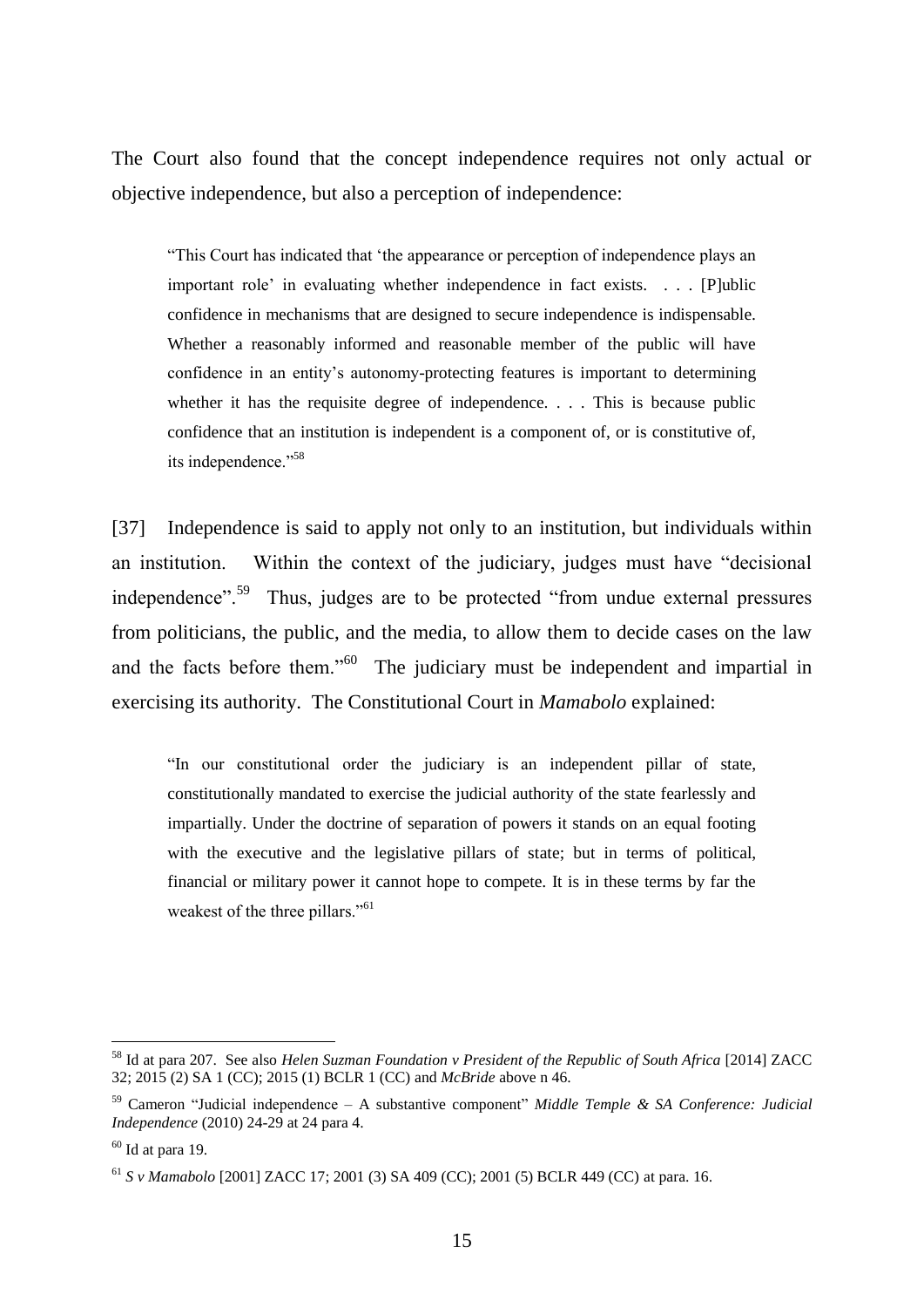#### *Acting in accordance with the law*

[38] All persons and institutions are bound by the law. The Constitutional Court has made several pronouncements on this. The recent decision in *EFF* held that the President is bound by the law. $62$  The President ought to have complied with remedial action taken against him by the Public Protector:

"Our constitutional democracy can only be truly strengthened when: there is zerotolerance for the culture of impunity; the prospects of good governance are duly enhanced by enforced accountability; the observance of the rule of law; and respect for every aspect of our Constitution as the supreme law of the Republic are real."<sup>63</sup>

[39] The Court has also engaged robustly within the sphere of administrative law, creating standards for rationality review<sup>64</sup> as well as giving substance to important administrative concepts that are geared towards ensuring compliance with the law (such as the approach to follow when dealing with collateral challenges) $<sup>65</sup>$ .</sup>

### *Nulla poena sine lege*

[40] *Nulla poena sine lege* is entrenched as a fundamental right in the Constitution. Section 35(3)(l) provides that an accused person has the right "not to be convicted for an act or omission that was not an offence under either national or international law at the time it was committed or omitted". The Constitutional Court affirmed this in *Masiya*, where it extended the common law definition of rape to include anal penetration of a female by a male.<sup>66</sup> At the time of the offence, that amounted only to indecent assault. The Court did not apply this developed definition of rape to the

<sup>62</sup> *Economic Freedom Fighters v Speaker of the National Assembly; Democratic Alliance v Speaker of the National Assembly* [2016] ZACC 11; 2016 (3) SA 580 (CC); 2016 (5) BCLR 618 (CC).

 $63$  Id at para 54.

<sup>&</sup>lt;sup>64</sup> See for example: *President of the Republic of South Africa v South African Rugby Football Union* [1999] ZACC 11; 2000 (1) SA 1 (CC) (*SARFU*); *Albutt* above n 14; and *New Clicks* above n 23.

<sup>65</sup> See *MEC for Health, Eastern Cape v Kirland Investments (Pty) Ltd* 2014 (3) SA 481 (CC) and *Merafong City Local Municipality* above n 49.

<sup>66</sup> *Masiya v Director of Public Prosecutions Pretoria* 2007 (5) SA 30 (CC) at para 61.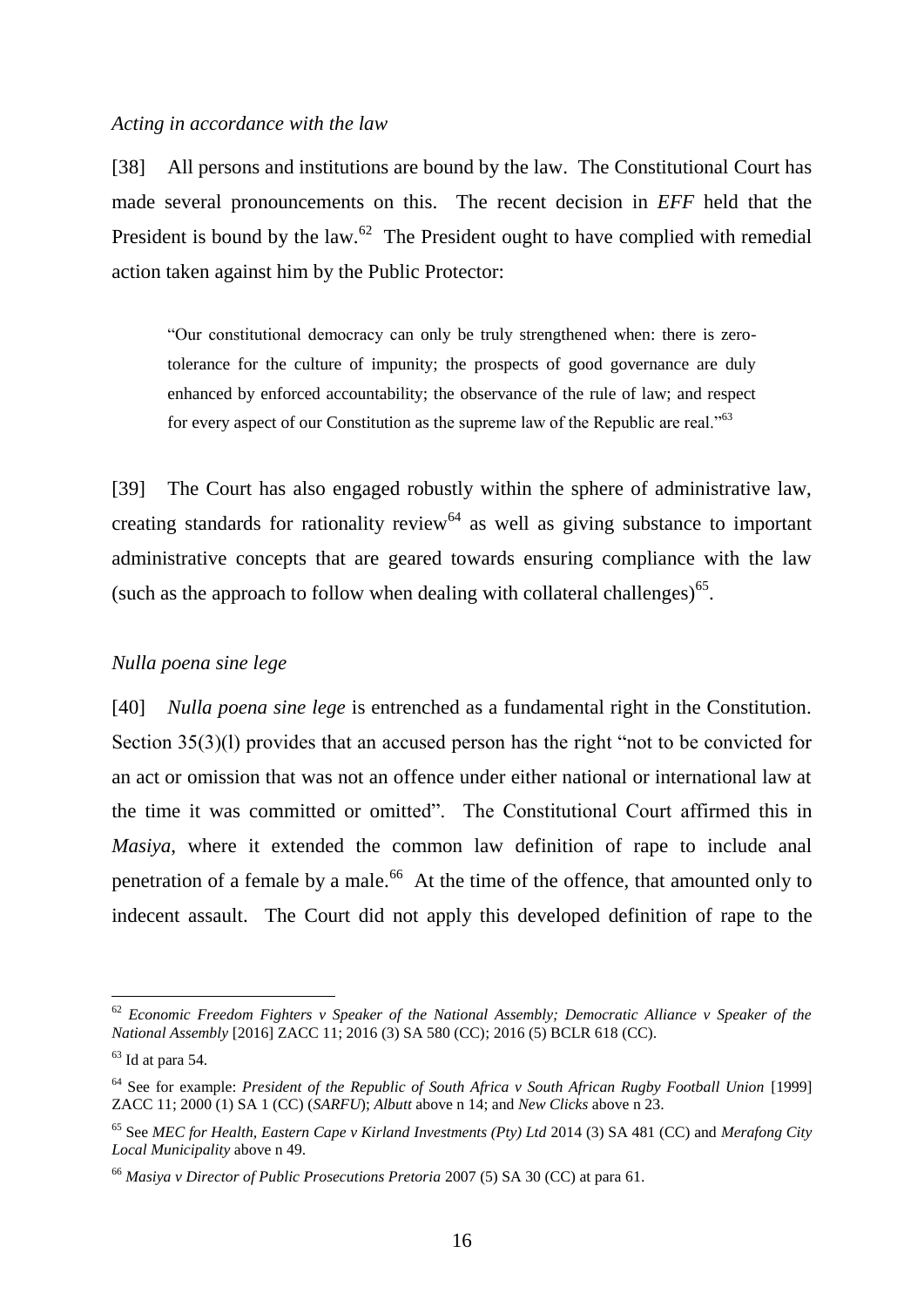accused. Doing so would subvert his rights under section 35(3)(1).<sup>67</sup> In *Veldman* the question was whether an accused, after having pleaded, could be sentenced in terms of an increased jurisdiction where the sentencing jurisdiction of a court had been increased after the plea.<sup>68</sup> The Court effectively extended the protection under section  $35(3)(1)$ , finding that—

"[t]o retrospectively apply a new law, such as section  $92(1)(a)$ , during the course of the trial, and thereby to expose an accused person to a more severe sentence, undermines the rule of law and violates and accused person's right to a fair trial under section  $35(3)$  of the Constitution."<sup>69</sup>

[41] The Court has thus increased the reach of *nulla poena sine lege*. Not only can an accused not be convicted of a crime that did not exist at the time the act or omission occurred, matters incidental to the offence cannot be applied retrospectively either (e.g. a subsequent increase in sentence).

## *13. Do you have case-law relating to respect for the rule of law by private actors exercising public functions?*

#### *Overview*

[42] In South Africa, the exercise of all public power is subject legality, which is part of the rule of law.<sup>70</sup> In *SARFU*, the Constitutional Court confirmed a new approach to the regulation or control of public power, namely a functional approach (in contrast to an institutional approach).<sup>71</sup> This shifts the focus from *who* acts to *what* act is being performed. The attention is therefore not on the actor, but the action.

 $67$  Id at para 57.

<sup>68</sup> *Veldman v Director of Public Prosecutions* 2006 (2) SACR 319 (CC).

 $69$  Id at para 37.

<sup>&</sup>lt;sup>70</sup> Michelman FI "The rule of law, legality and the supremacy of the Constitution" in Woolman S & Bishop M *Constitutional law of South Africa (CLoSA)* vol 1 (2nd ed OS 2 2005) 11-1 – 11-44 at 11-3 explains that legality is part of the rule of law which is referred to in section 1(c) of the Constitution of the Republic of South Africa, 1996.

 $11$  *SARFU* above n 67 at para 141.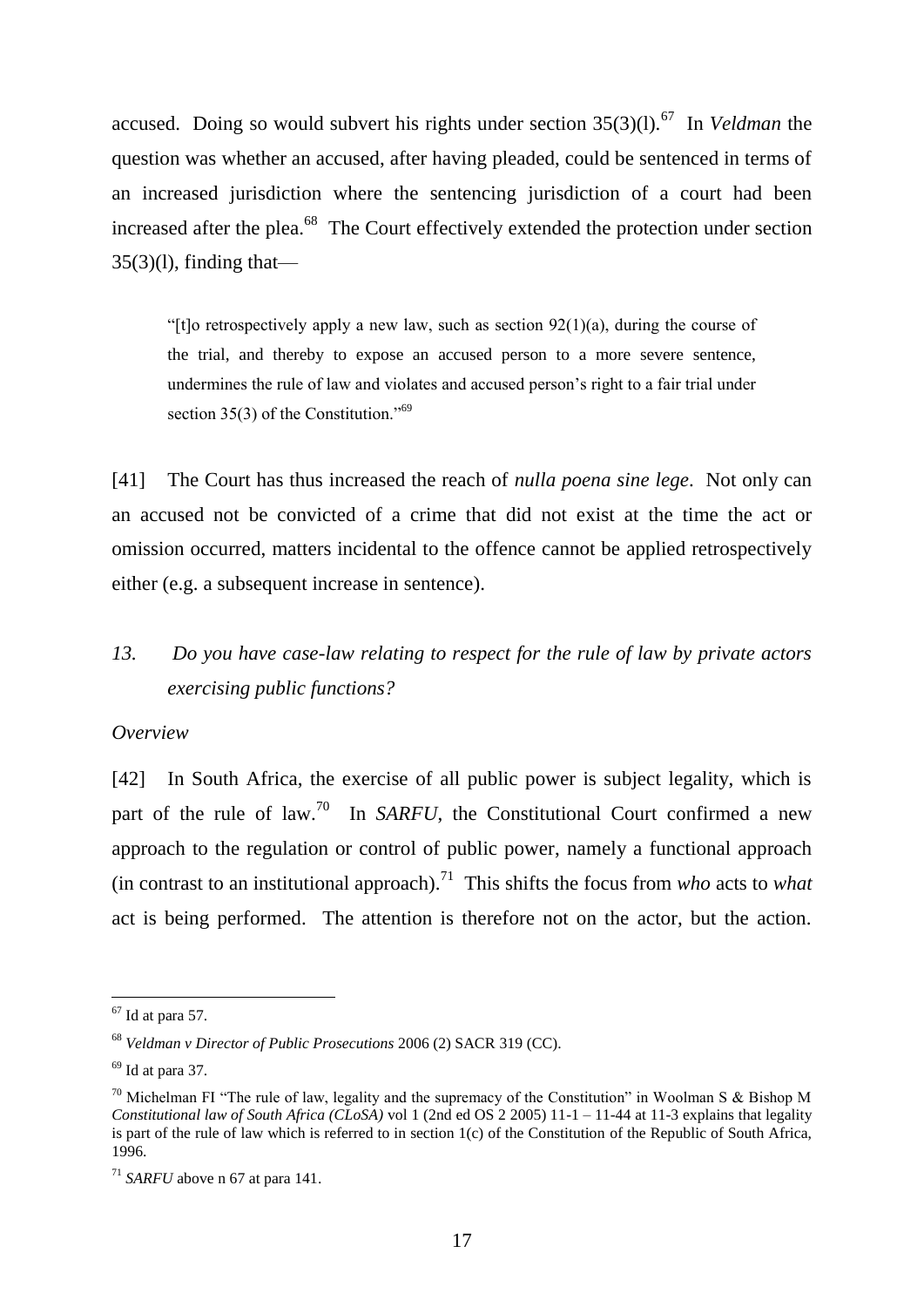This has paved the way for acceptance that the rule of law applies to, and must be respected by, private actors performing public functions.<sup>72</sup>

### *The functional approach in case law*

[43] Pursuant to the "functional approach", a court no longer looks merely to identifying institutions that usually exercise public functions to determine whether the actions are susceptible to judicial review and thus subject to the rule of law. Courts have developed a methodology of evaluating the action or function being performed to determine whether it amounted to a public function or the exercise of public power.

[44] In 2006, the Constitutional Court was asked to determine whether the Micro Finance Regulatory Council (ostensibly a private regulatory body which has effectively become responsible for regulating the micro-lending industry) exercised a public power or a public function by making (or purporting to make) legally-binding Rules to regulate the industry.<sup>73</sup> The Court emphasised that the regulatory function the Council performed was at least in part what would normally have been undertaken by the Minister of Trade and Industry. Through extensive delegation, the Minister transferred much of his authority and duties of regulation to the Council, indicating that the function was public in nature.<sup>74</sup>

- (b) Any other functionary or institution—
	- (i) Exercising a power or performing a function in terms of the Constitution or a provincial constitution; or
	- (ii) Exercising a public power or performing a public function in terms of any legislation,

but does not include a court or judicial officer."

 $72$  This approach is textually supported by the wide formulation of section 239 of the Constitution which states: "organ of state means—

<sup>(</sup>a) Any department of state or administration I n the national, provincial or local sphere of government; or

<sup>&</sup>lt;sup>73</sup> AAA Investments (Proprietary) Limited v Micro Finance Regulatory Council [2006] ZACC 9; 2007 (1) SA 343 (CC); 2006 (11) BCLR 1255 (CC) (*AAA* Investment) at paras 1-2.

 $74$  Id at para 43.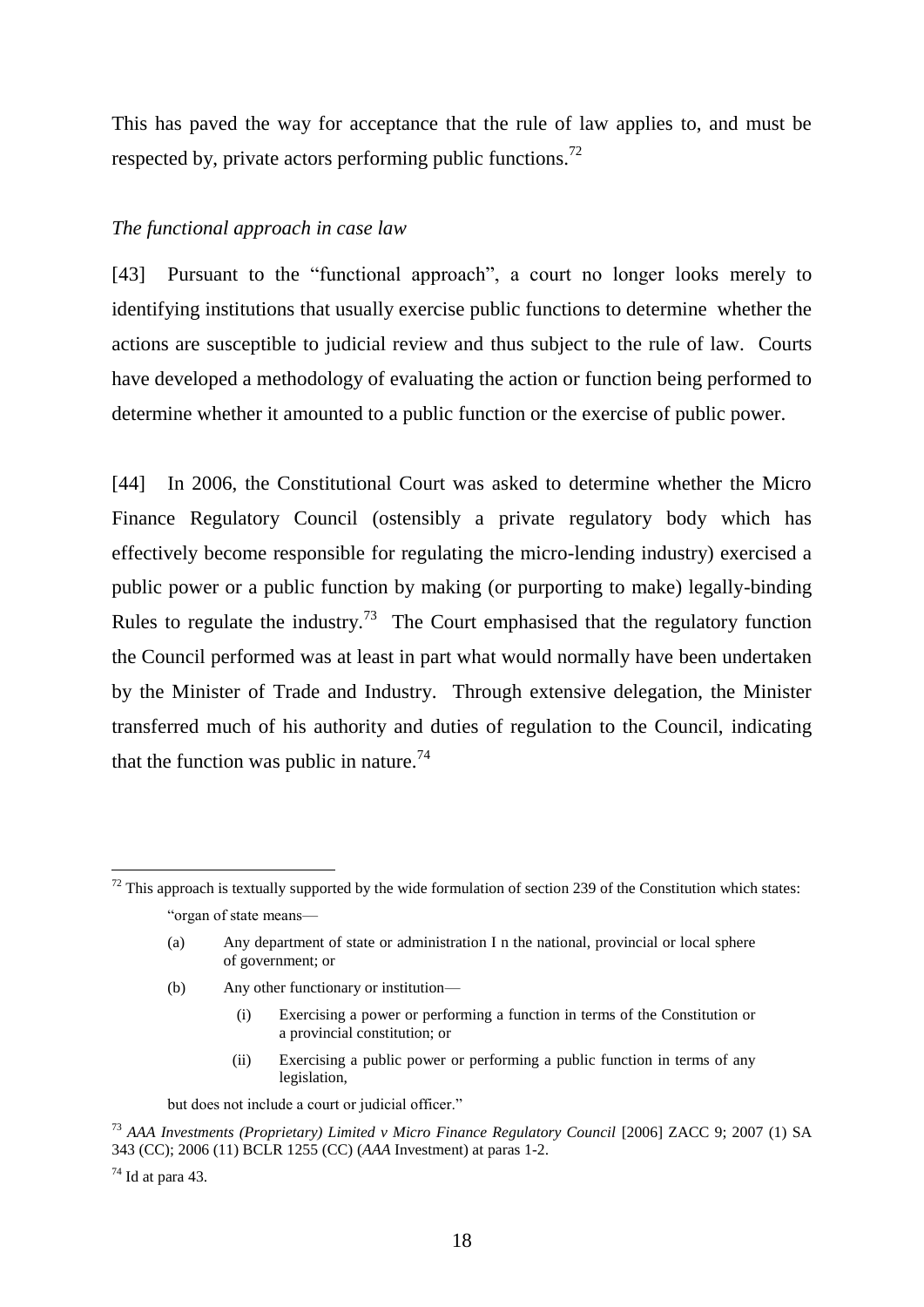[45] The Court highlighted the extent of control the Minister retained over the functioning of the Council (determining its constitution and how it ought to function). The Minister effectively controlled the Council and had the authority to almost exclusively determine its functions. The Council was not a mere private entity.<sup>75</sup>

[46] If a public actor exercises a public function, it will be bound to the same standard set by the rule of law for organs of state. The rule of law (and the principle of legality) applies with equal force to public and private actors exercising a public power or function:

"[T]he exercise of all public power in South Africa is constrained by the legality principle. It is therefore not necessary for the purpose of determining whether the legality principle applies to decide whether the power is governmental."<sup>76</sup>

[47] The Constitutional Court refined the functional approach in *Chirwa v Transnet*. 77 Langa CJ, in a minority judgment, acknowledged the challenges:

"Determining whether a power or a function is 'public' is a notoriously difficult exercise. There is no simple definition or clear test to be applied."<sup>78</sup>

[48] He listed four factors, as a non-exhaustive list, that give an indication whether an action or power is public in nature:

- "(a) the relationship of coercion or power that the actor has in its capacity as a public institution;
- (b) the impact of the decision on the public;

(c) the source of the power; and

(d) whether there is a need for the decision to be exercised in the public interest."79

 $^{75}$  Id at para 45.

 $76$  Id at para 39.

<sup>77</sup> [2007] ZACC 23; 2008 (4) SA 367 (CC); 2008 (3) BCLR 251 (CC).

 $78$  Id at para 186.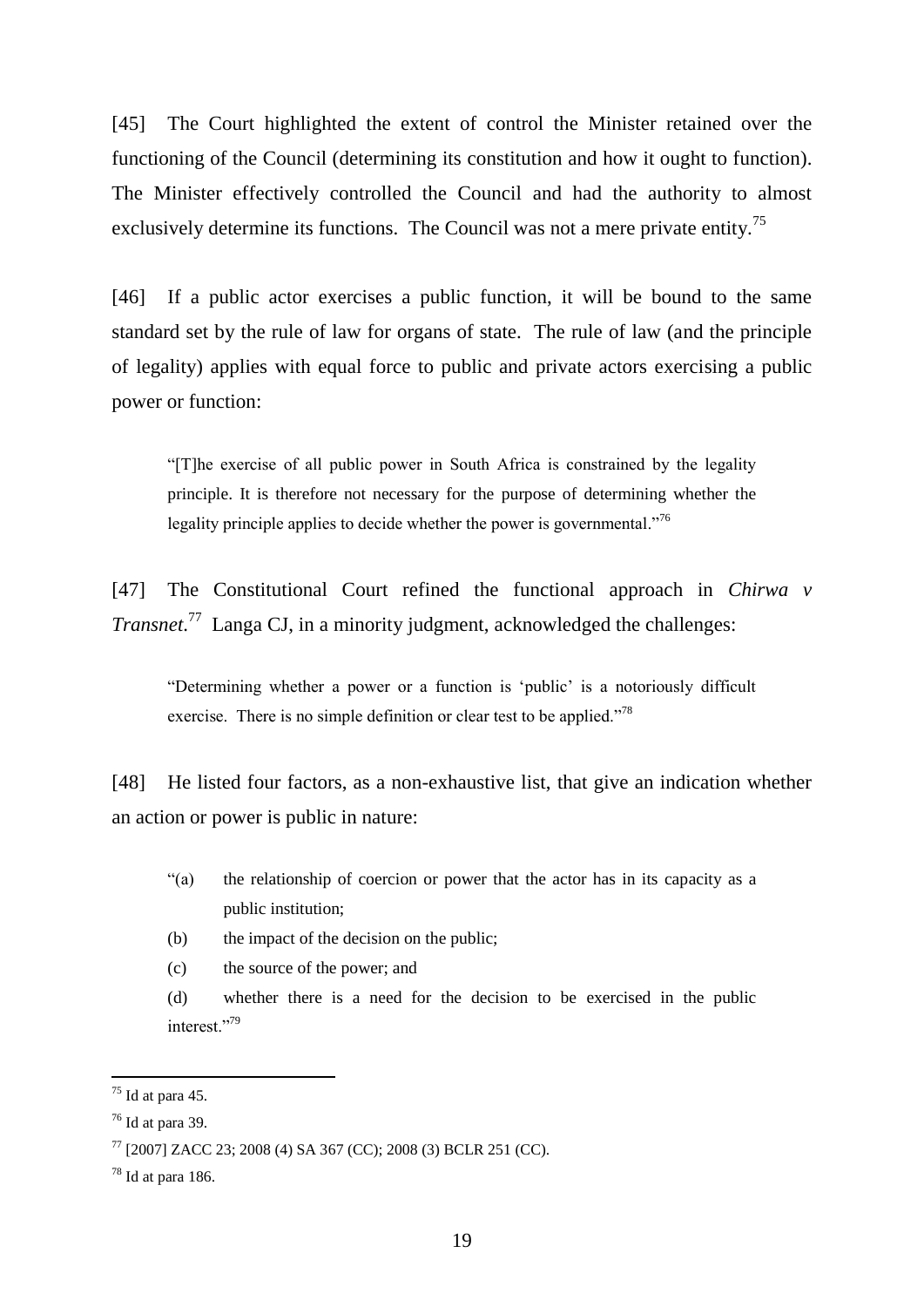[49] Whilst these factors will not always provide a clear-cut answer, and no single factor can on its own determine whether a function is public in nature, it offers a useful framework.

[50] Case law acknowledges that private actors who exercise public functions are subject to the rule of law in the same manner as public actors.<sup>80</sup>

*14. Are public officials accountable for their actions, both in law and in practice? Are there problems with the scope of immunity for some officials, e.g. by preventing an effective fight against corruption? Do you have case-law related to the accountability of public officials for their actions?* 

### *Constitutional Duties*

[51] The Constitution places a duty on government to be accountable and transparent. The founding values of the Constitution, including the values of universal adult suffrage, a national common voters' roll, regular elections and a multi-party system of democratic government, are designed "to ensure accountability, responsiveness and openness".<sup>81</sup> Accountability is also asserted in the Constitution as an important principle in governance, ensuring that all spheres of government and organs of state provide effective, transparent, accountable and coherent government.<sup>82</sup> More specifically, one of the objects of local government is to provide democratic and accountable government for local communities.<sup>83</sup> In *Hlophe*<sup>84</sup> the SCA held that the fundamental value of accountability requires municipal officials to ensure that the Municipality complies with its obligations in terms of court orders.

 $79$  Id at para 186.

<sup>80</sup> For further case law on the topic, see *Calibre Clinical Consultants (Pty) Ltd v National Bargaining Council for the Road Freight Industry* 2010 (5) SA 457 (SCA); *ABSA Bank v Ukwanda* 2014 (1) SA 550 (GSJ).

 $81$  Section 1(d) of the Constitution.

<sup>&</sup>lt;sup>82</sup> Section 41(1)(c) of the Constitution.

 $83$  Section 152(1)(a) of the Constitution.

<sup>84</sup> *City of Johannesburg Metropolitan Municipality v Hlophe* [2015] ZASCA 16; [2015] 2 All SA 251 (SCA).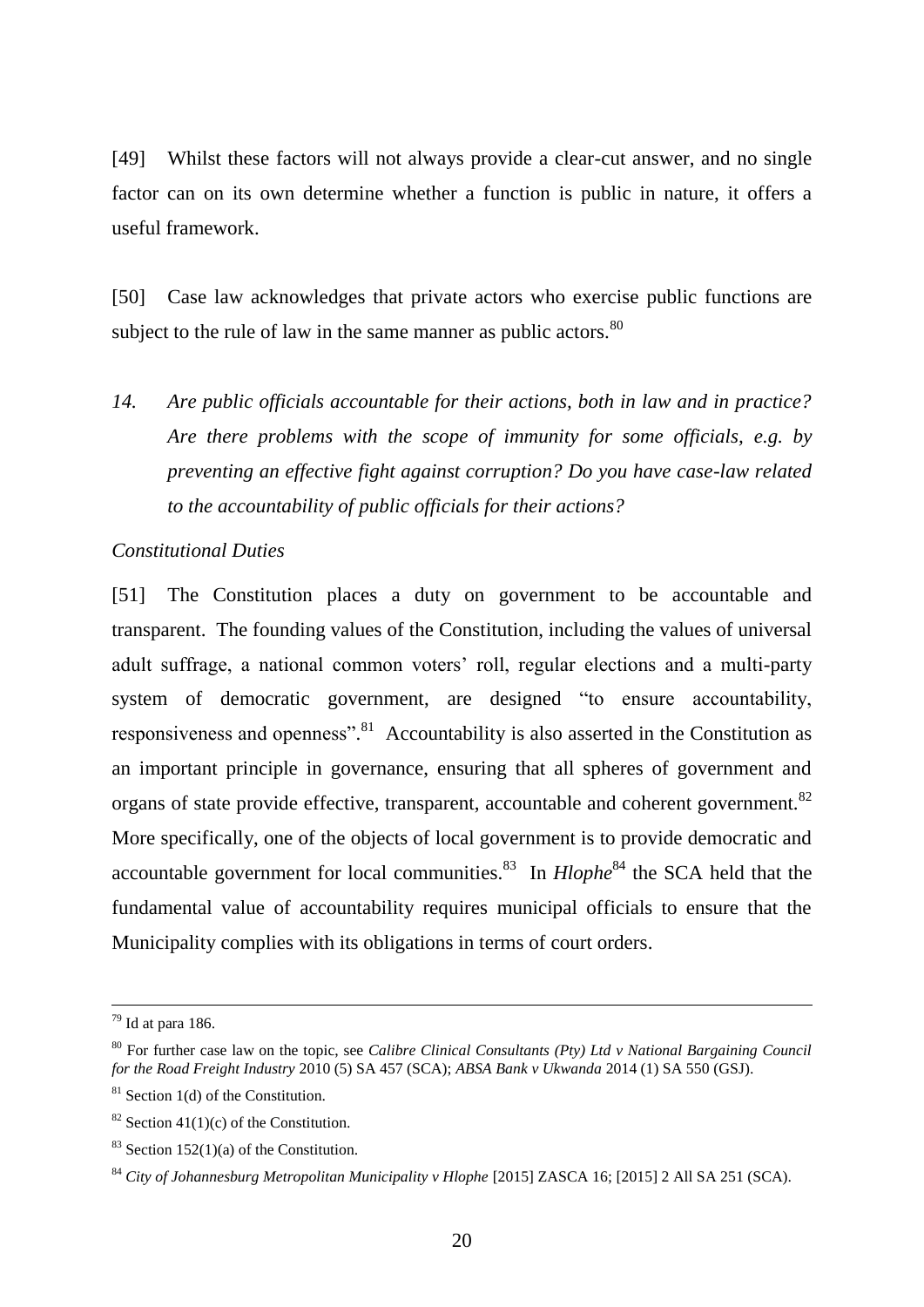[52] Section 195 of the Constitution recognises accountability as a democratic value and principle governing public administration:

- "(1) Public administration must be governed by the democratic values and principles enshrined in the Constitution, including the following principles:
	- (f) Public administration must be accountable."

This principle applies to administration in every sphere of government, organs of state and public enterprises.<sup>85</sup> National, provincial and municipal budgets and budgetary processes must also promote transparency and accountability.<sup>86</sup> The Constitutional Court has further held that the value of accountability is found within the scheme of the Bill of Rights. $87$  To this end, the state or any person contending that a right should be limited in terms of the Constitution must account for the limitation by showing that the limitation is reasonable and justifiable in accordance with section 36 of the Constitution. Although public officials are in many instances protected from civil and criminal liability for actions that are committed in their official capacity, the Constitution remains the supreme law of the country. $88$  Any conduct that is inconsistent with its provisions, will be declared unlawful and invalid, and set aside by the courts

#### *Case-law related to the accountability of public officials*

[53] Public officials are held to account in courts for both inaction and action. The Constitutional Court has held that a municipality is obliged to provide temporary accommodation for poor people evicted from the premises they were unlawfully occupying.<sup>89</sup>

 $\overline{a}$ 

. . .

<sup>&</sup>lt;sup>85</sup> Section 195(2) of the Constitution.

<sup>86</sup> Section 215 (1) of the Constitution.

<sup>87</sup> *Rail Commuters Action Group v Transnet Ltd t/a Metrorail* [2004] ZACC 20; 2005 (2) SA 359 (CC); 2005 (4) BCLR 301 (CC) at para 75.

<sup>88</sup> Section 2 of the Constitution.

<sup>&</sup>lt;sup>89</sup> *City of Johannesburg Metropolitan Municipality v Blue Moonlight Properties 39 (Pty) Ltd [2011] ZACC 33;* 2012 (2) BCLR 150 (CC); 2012 (2) SA 104 (CC).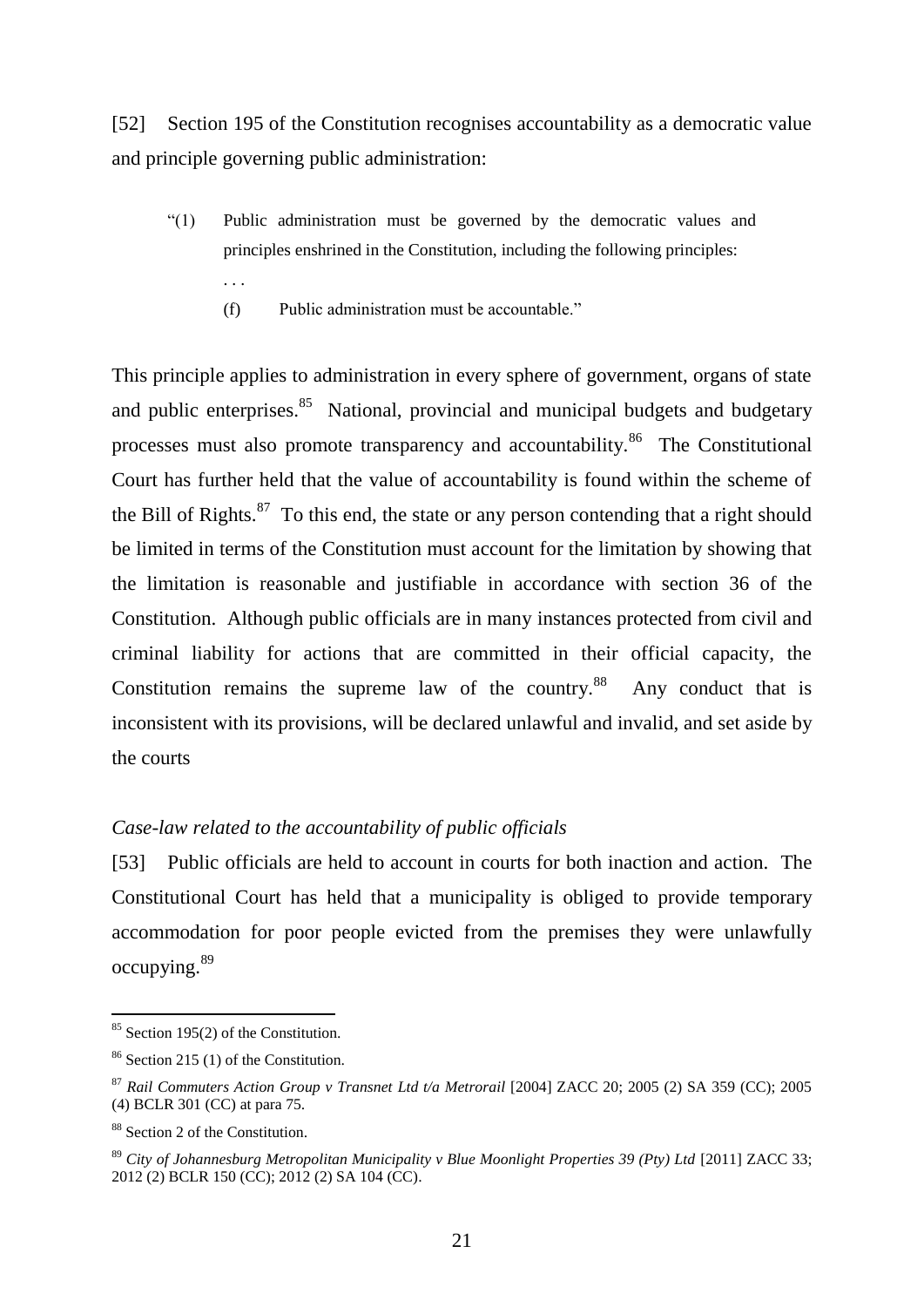[54] The Constitution also provides that the Executive is accountable to Parliament. Parliament consists of the National Assembly and the National Council of Provinces. The Constitution places a duty on the National Assembly to provide for mechanisms to ensure that all executive organs of state in the national sphere of government are accountable to it.<sup>90</sup> It also has the duty to ensure government by the people for the people under the Constitution. One way in which it is supposed to ensure this is by scrutinizing and overseeing executive action. $91$ 

[55] The principle that the executive is accountable to Parliament is also established in section 92(2) of the Constitution. This provides that "[m]embers of the Cabinet are accountable collectively and individually to Parliament for the exercise of their powers and the performance of their functions". This applies equally to provincial Members of the Executive Council who are accountable to the Legislature.<sup>92</sup> Section 93(2) similarly provides that deputy ministers are also accountable to Parliament "for the exercise of their powers and the performance of their functions."

[56] The Constitutional Court held that the National Assembly failed to fulfil its constitutional obligation to hold the President accountable for violating the provisions of the Executive Members' Ethics Act and the Executive Ethics Code, as found in a report by the Public Protector. Parliament is also vested with the national legislative authority in South Africa. $93$  The Court has held the Legislature to account for not fulfilling its obligations to facilitate public participation in the law-making process.<sup>94</sup>

 $90$  Section 55(2) of the Constitution.

 $91$  Section 42(3) of the Constitution.

 $92$  Section 133(2) of the Constitution.

<sup>&</sup>lt;sup>93</sup> Section 44 of the Constitution.

<sup>94</sup> *LAMOSA* above n 51; *Matatiele Municipality v President of the Republic of South Africa* [2006] ZACC 12; 2007 (1) BCLR 47 (CC); and *Doctors for Life International v Speaker of the National Assembly* [2006] ZACC 11; 2006 (12) BCLR 1399 (CC); 2006 (6) SA 416 (CC).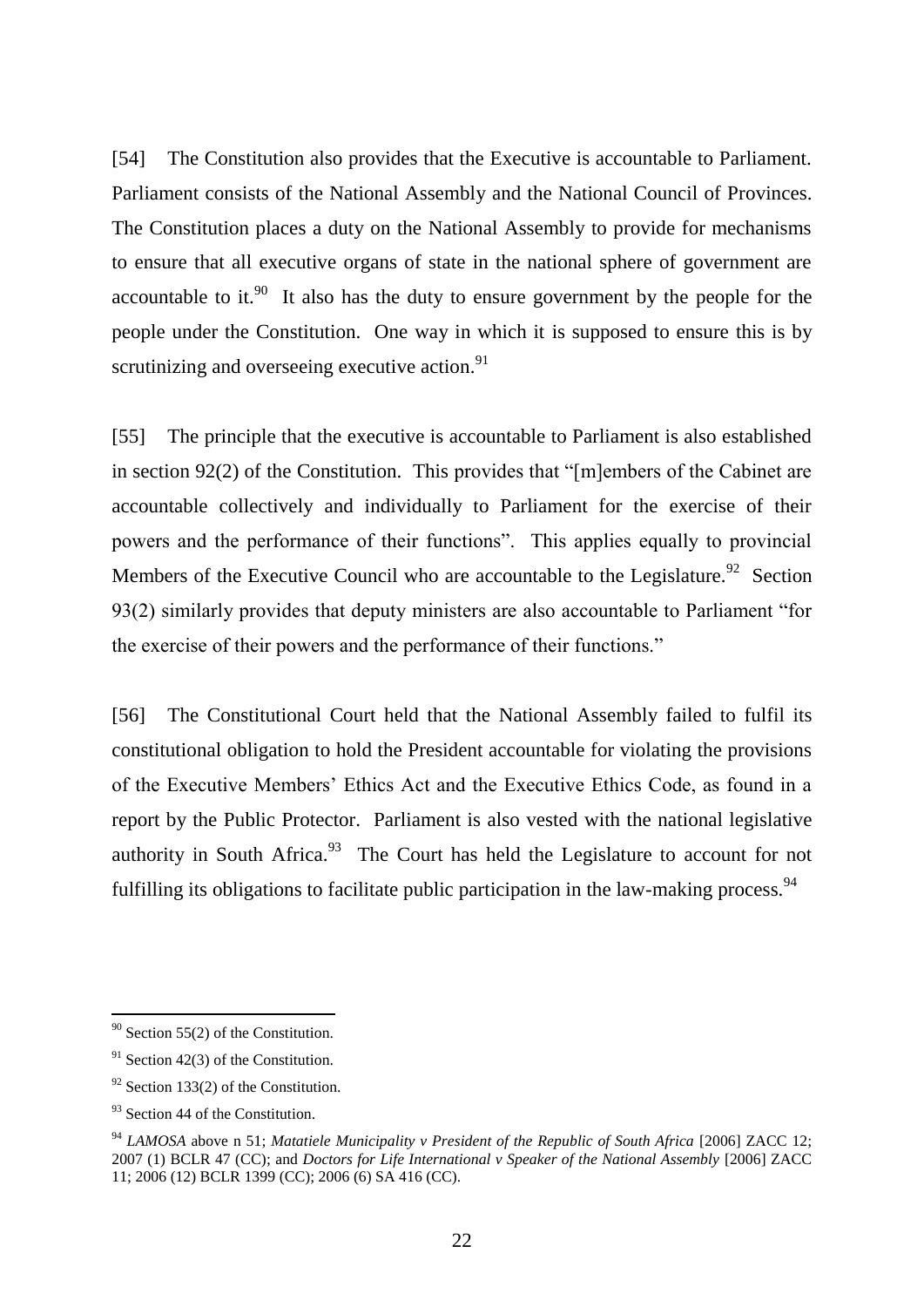[57] There are also several mechanisms that are geared towards securing accountability over state officials, many of which are constitutionally mandated. For example, the Independent Police Investigative Directorate is an independent police complaints body established in terms of section 206(6) of the Constitution. It investigates alleged misconduct of or offences committed by members of the South African Police Service and municipal police services. It is an oversight body that functions independently of the police.

[58] The Judicial Service Commission (JSC) was established by section 178 of the Constitution for judicial accountability. Apart from interviewing applicants for appointment as judges, and advising government on matters relating to the Judiciary and the administration of justice, the JSC also deals with complaints against judges.

#### *IV. The law and the individual*

*15. Is there individual access to your Court (direct / indirect) against general acts / individual acts? Please briefly explain the modalities / procedures.*

#### *Procedure*

[59] Section 171 of the Constitution requires that all courts function in terms of national legislation, and their rules and procedures must be provided for in terms of national legislation. In addition, section 173 provides that the superior courts have inherent power to protect and regulate their own process, and to develop the common law, taking into account the interests of justice. The Rules of the Constitutional Court,<sup>95</sup> as required by the Constitution, allow a litigant to approach the Court:

a. To appeal against a judgment of the High Court or the  $SCA$ <sup>96</sup>. This is the more common procedure, where a matter has progressed through the hierarchy arriving at the Constitutional Court as the final arbiter.

 $95$  Promulgated under R1675 in Government Gazette 25726 of 31 October 2003. For certain interlocutory proceedings, the Constitutional Court applies the Rules of the High Court.

 $96$  Rule 19.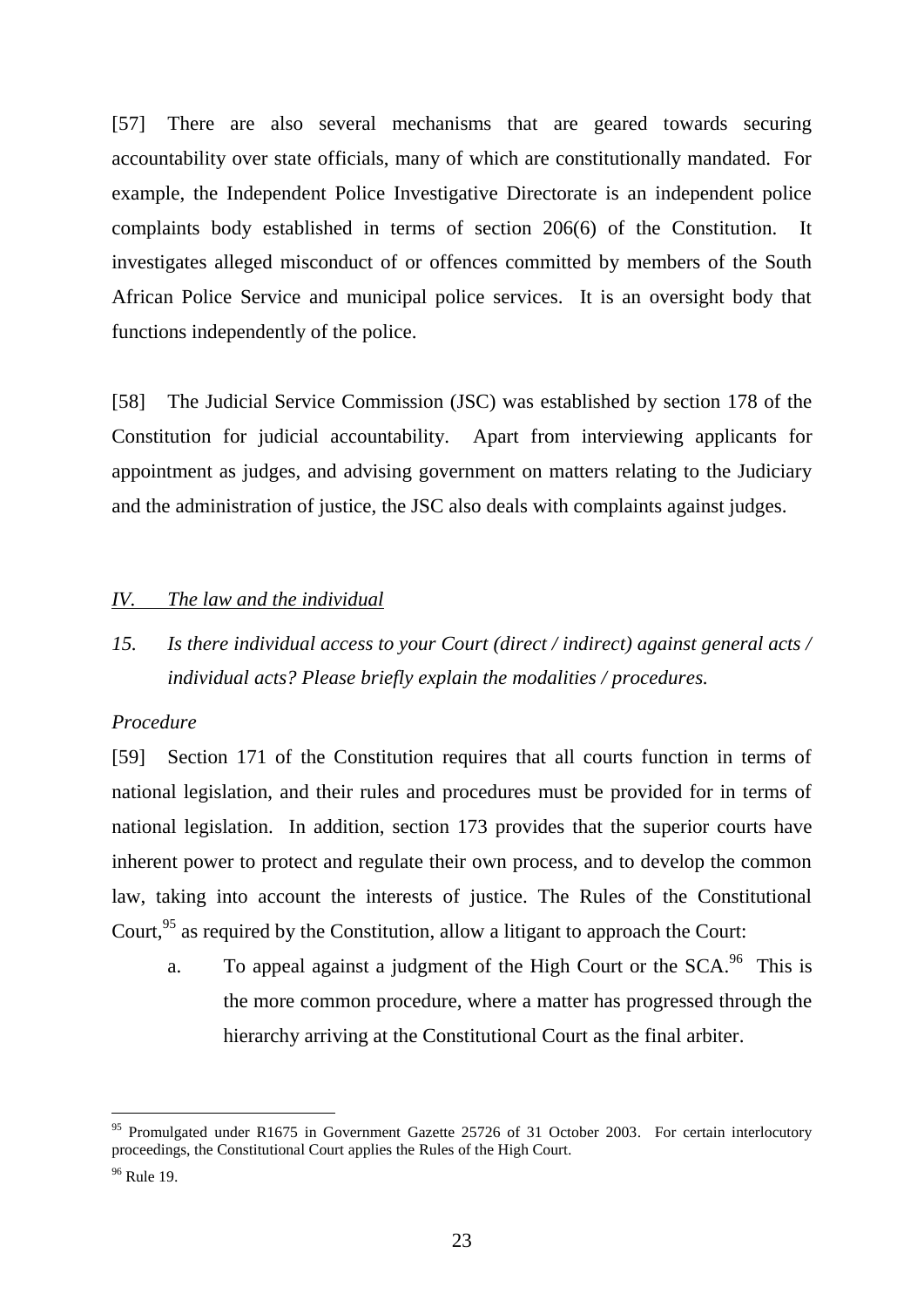- b. Direct access,  $97$  for the Court to sit as a court of first and last instance because of the exceptional circumstances. (The Court may also accept an urgent application where the circumstances justify a departure from the ordinary procedures. $9^{98}$
- c. Confirmation proceedings if a High Court or the SCA has declared legislation constitutionally invalid, the order does not take effect until confirmed by the Constitutional Court.  $99$
- d. If the President refers a Bill before Parliament for review in terms of section 79 of the Constitution.<sup>100</sup>

[60] The exceptional circumstances for direct access were set out in *Electoral*  Commission v Mhlope:<sup>101</sup>

"Direct access may be granted only where the interests of justice permit. For this requirement to be met, exceptional circumstances must be demonstrated to the Court. In addition to the prospects of success, other factors in establishing exceptional circumstances include: the nature of the constitutional issues raised; the need for an urgent decision from the Court; whether the Court requires the views of lower courts, and, relatedly, if it is desirable for it to sit as a court of first and final instance; whether similar issues are pending before the Court; whether prejudice to the public good or good governance may occur; and whether the issue to be decided has a "grave bearing on the soundness of our constitutional democracy". This does not purport to be a closed list. And the relevance and relative weight of each factor will depend on the circumstances of each case."

[61] In some matters the Constitutional Court has exclusive jurisdiction.<sup>102</sup> Only it may:

 $97$  Rule 18.

 $98$  Rule 12.

<sup>&</sup>lt;sup>99</sup> Rule 16.

 $100$  Rule 14.

<sup>101</sup> *Electoral Commission v Mhlope* [2016] ZACC 15; 2016 (5) SA 1 (CC); 2016 (8) BCLR 987 (CC) at para 76.

 $102$  Section 167(4) of the Constitution.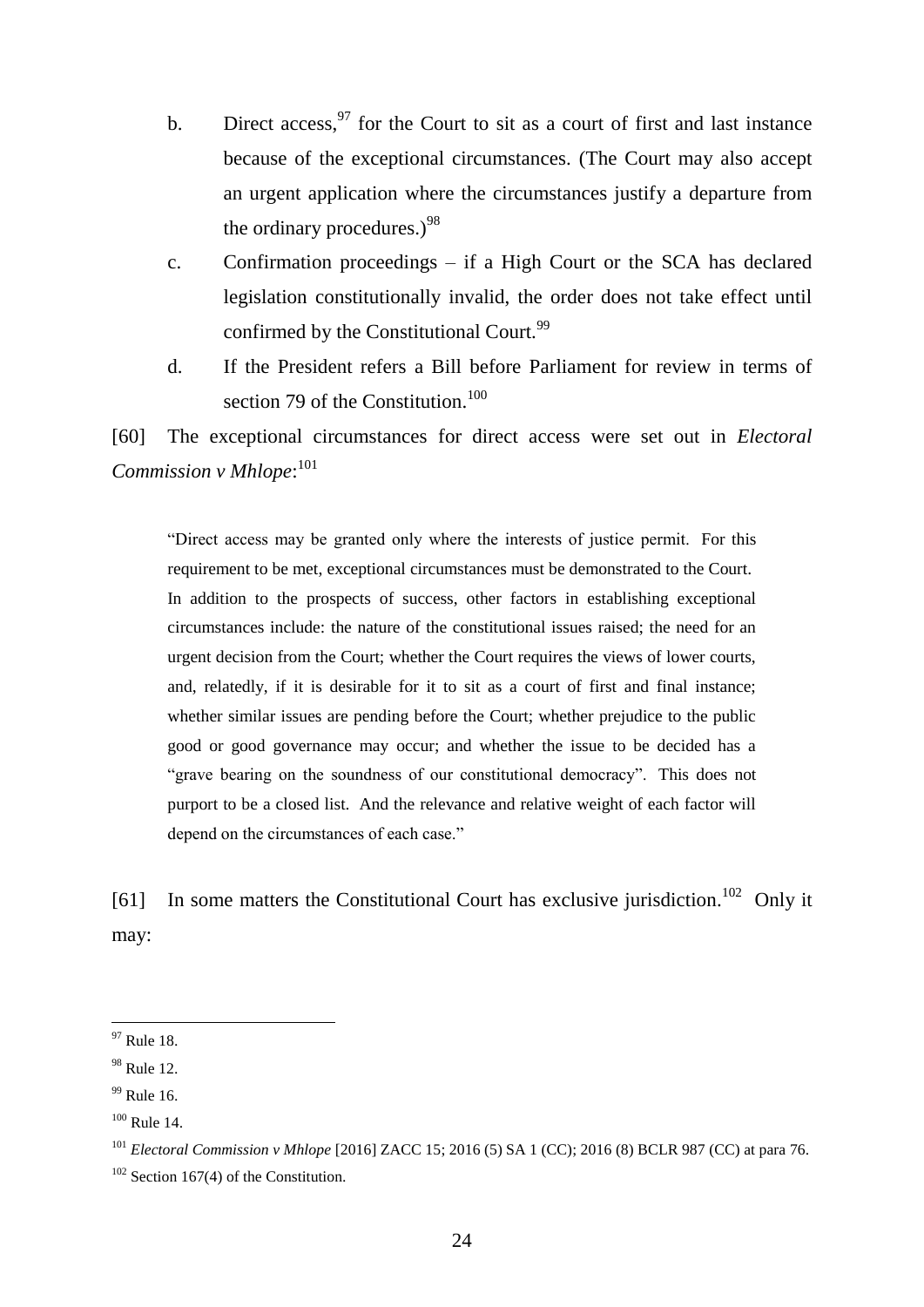- a. decide disputes between organs of state in the national or provincial sphere concerning their constitutional status, powers or functions;
- b. decide on the constitutionality of any parliamentary or provincial Bill;  $^{103}$
- c. constitutionality challenges to legislation by members of the National Assembly or Provincial Legislature:<sup>104</sup>
- d. decide on the constitutionality of any amendment to the Constitution;
- e. decide that Parliament or the President has failed to fulfil a constitutional obligation; or
- f. certify a provincial constitution in terms of section 144.

### *Standing (Locus Standi)*

[62] Section 38 of the Bill of Rights<sup>105</sup> deals with the Enforcement of Rights:

"Anyone listed in this section has the right to approach a competent court, alleging that a right in the Bill of Rights has been infringed or threatened, and the court may grant appropriate relief, including a declaration of rights. The persons who may approach a court are—

- (a) anyone acting in their own interest;
- (b) anyone acting on behalf of another person who cannot act in their own name;
- (c) anyone acting as a member of, or in the interest of, a group or class of persons;
- (d) anyone acting in the public interest; and
- (e) an association acting in the interest of its members."

### [63] The Court has endorsed a broad approach to standing:  $106$

"[I]t is my view that we should rather adopt a broad approach to standing. This would be consistent with the mandate given to this Court to uphold the Constitution

<sup>&</sup>lt;sup>103</sup> Though only in terms of sections 79 or 121.

<sup>&</sup>lt;sup>104</sup> sections 80 or 122 of the Constitution.

<sup>&</sup>lt;sup>105</sup> Chapter Two of the Constitution.

<sup>106</sup> *Ferreira v Levin NO; Vryenhoek v Powell NO* [1995] ZACC 13; 1996 (1) SA 984 (CC); 1996 (1) BCLR 1 9 (CC) at para 165.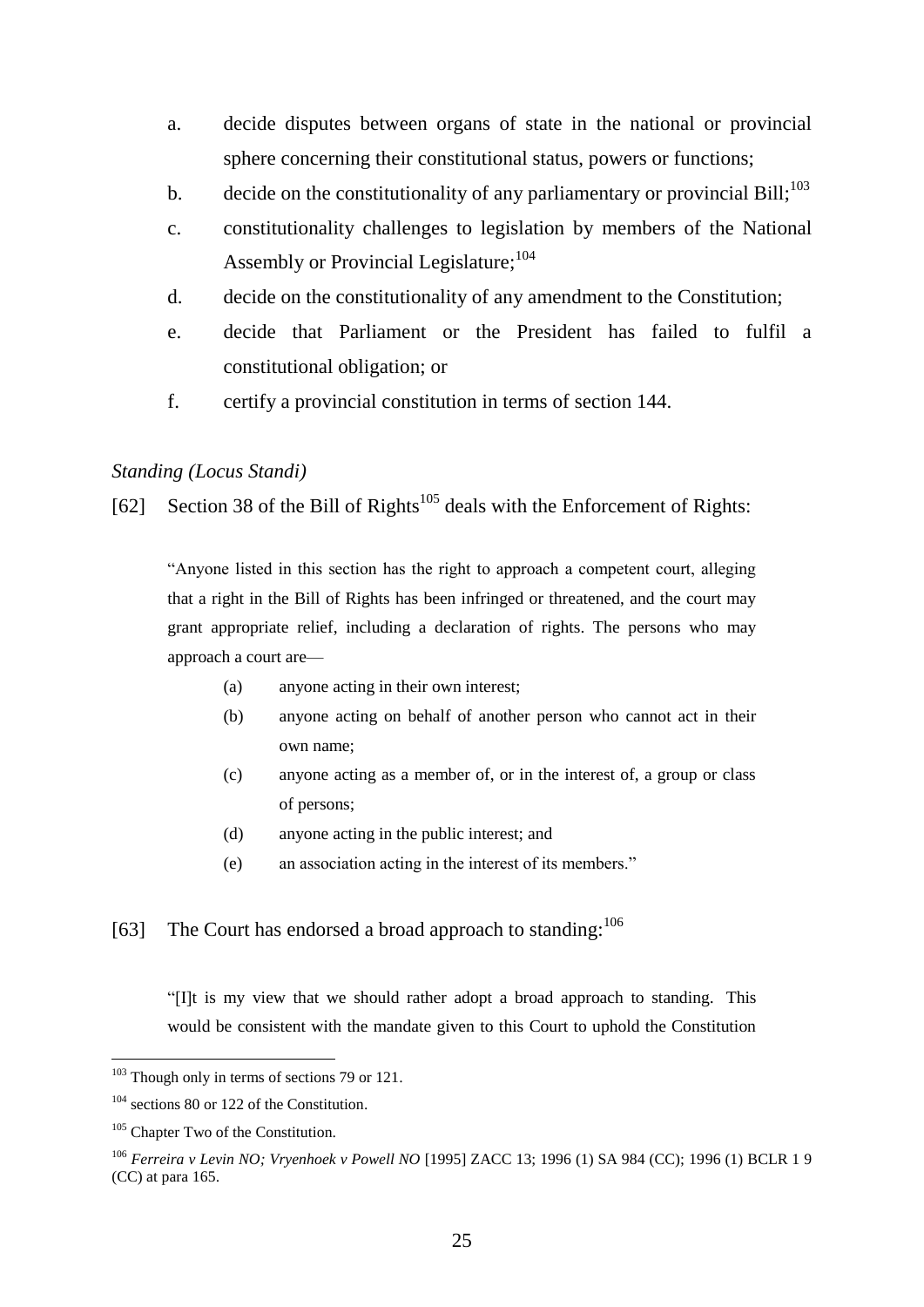and would serve to ensure that constitutional rights enjoy the full measure of the protection to which they are entitled."

[64] An own-interest litigant must show that a contested law or decision directly affects his or her rights or interests, or potential rights or interests.<sup>107</sup> Similarly, these requirements must be generously and broadly interpreted to accord with constitutional goals, though the interest may not be hypothetical or academic.<sup>108</sup>

[65] Apart from confirmations of statutory invalidity, and references of or challenges to legislation from legislatures, the Constitutional Court has the discretion whether to hear a matter. It determines its own docket. In considering direct access or an appeal, the prospects of success will be assessed, as well as the interests of justice.<sup>109</sup>

*16. Has your Court developed case-law concerning access to ordinary / lower courts (e.g. preconditions, including, costs, representation by a lawyer, time limits)?*

[66] Section 34 in the Bill of Rights of the Constitution addresses 'access to courts', providing the following:

"Everyone has the right to have any dispute that can be resolved by the application of law decided in a fair public hearing before a court or, where appropriate, another independent and impartial tribunal or forum."

[67] Section 170 applies to lower courts:

 $\overline{a}$ 

"All courts other than those referred to in sections 167, 168 and 169 may decide any matter determined by an Act of Parliament, but a court of a status lower than the High

<sup>107</sup> Currie and De Waal *The Bill of Rights Handbook* 6 ed (Juta Cape Town 2013) at 80.

<sup>108</sup> Id. See also *Giant Concerts CC v Rinaldo Investments (Pty) Ltd* [2012] ZACC 28; 2013 (3) BCLR 251 (CC) at paragraph 41.

<sup>109</sup> *Paulsen v Slip Knot Investments 777 (Pty) Limited* [2015] ZACC 5; 2015 (3) SA 479 (CC) at paras 29-3.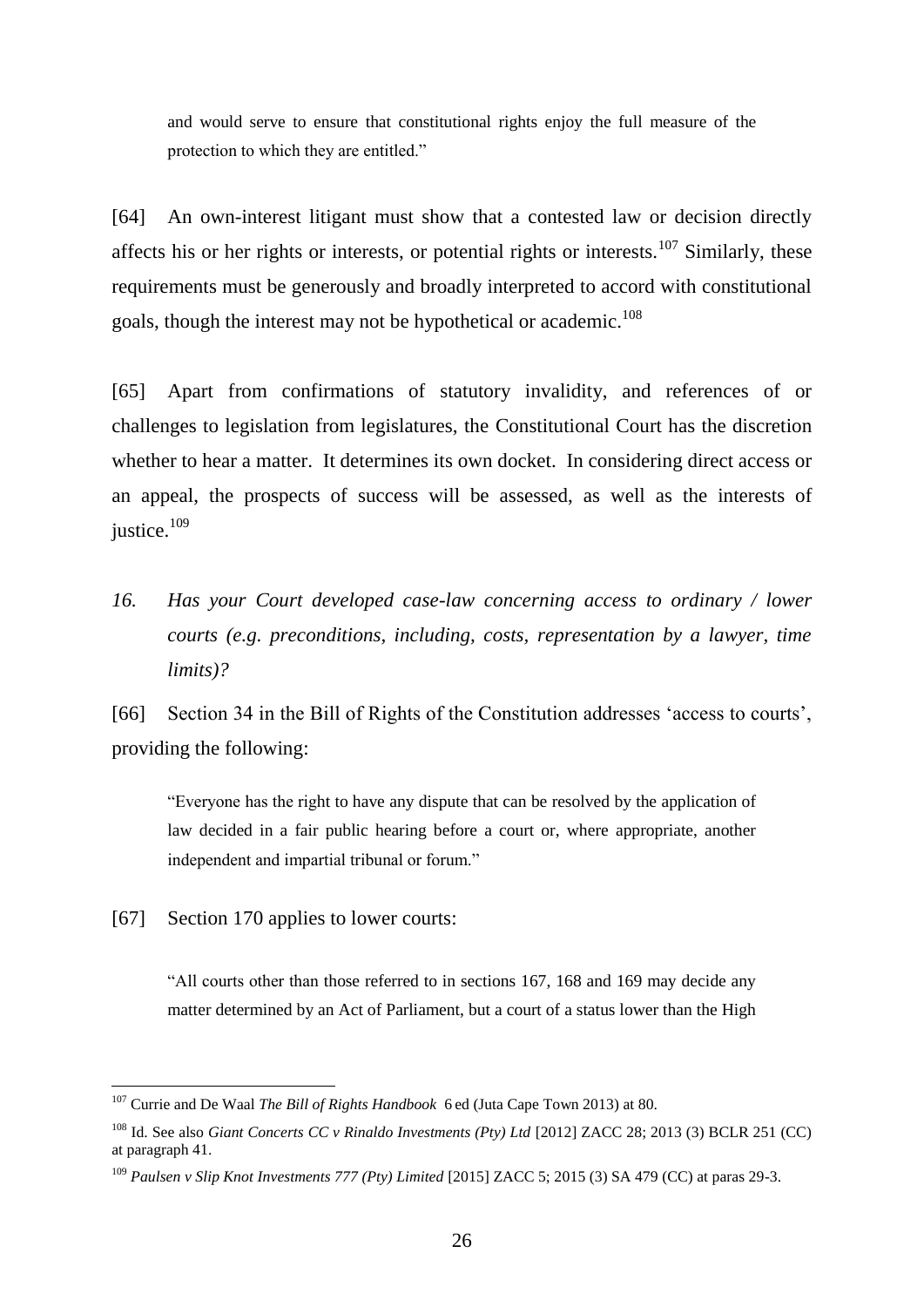Court of South Africa may not enquire into or rule on the constitutionality of any legislation or any conduct of the President."

[68] The Magistrates Court Act 32 of 1944 and Rules regulate most of the lower courts.<sup>110</sup> In *University of Stellenbosch Legal Aid Clinic*<sup>111</sup> the Court held judicial oversight is a constitutionally indispensable before the Magistrates' Court may issue an emoluments attachment order.<sup>112</sup>

 $[69]$  The provisional sentence procedure<sup>113</sup> was the subject of a constitutional challenge in *Twee Jonge Gezellen.* <sup>114</sup> The Court upheld procedure though with fairness modifications. <sup>115</sup> The procedure would be constitutionally consistent if the common law were developed to give the court "a discretion to refuse provisional sentence only where the defendant can demonstrate: an inability to satisfy the judgment debt; an even balance of prospects of success in the main case on the papers; and a reasonable prospect that oral evidence may tip the balance of prospective success in his or her favour.<sup>116</sup>

[70] The Court also protects constitutional litigants acting against the state from adverse costs orders – even if they lose. *Biowatch* held:<sup>117</sup>

"The award of costs is a matter which is within the discretion of the Court considering the issue of costs. It is a discretion that must be exercised judicially having regard to all the relevant considerations. One such consideration is the general rule in constitutional litigation that an unsuccessful litigant ought not to be ordered to

<sup>110</sup> Published under Government Notice R740 in *Government Gazette* 33487 of 23 August 2010.

<sup>&</sup>lt;sup>111</sup> *University of Stellenbosch Legal Aid Clinic v Minister of Justice and Correctional Services* [2016] ZACC 32.

 $112$  Id at 130-3.

<sup>&</sup>lt;sup>113</sup> Rule 8 of the Rules Regulating the Conduct of the Proceedings of the Several Provincial and Local Divisions of the Supreme Court of South Africa Government Notice R48 of 12 January 1965.

<sup>&</sup>lt;sup>114</sup> *Twee Jonge Gezellen (Pty) Ltd v Land and Agricultural Development Bank of South Africa [2011] ZACC 2;* 2011 (5) BCLR 505 (CC) ; 2011 (3) SA 1 (CC).

 $115$  Id at para 43.

 $116$  Id at para 60.

<sup>117</sup> *Biowatch Trust v Registrar Genetic Resources* [2009] ZACC 14; 2009 (6) SA 232 (CC); 2009 (10) BCLR 1014 (CC).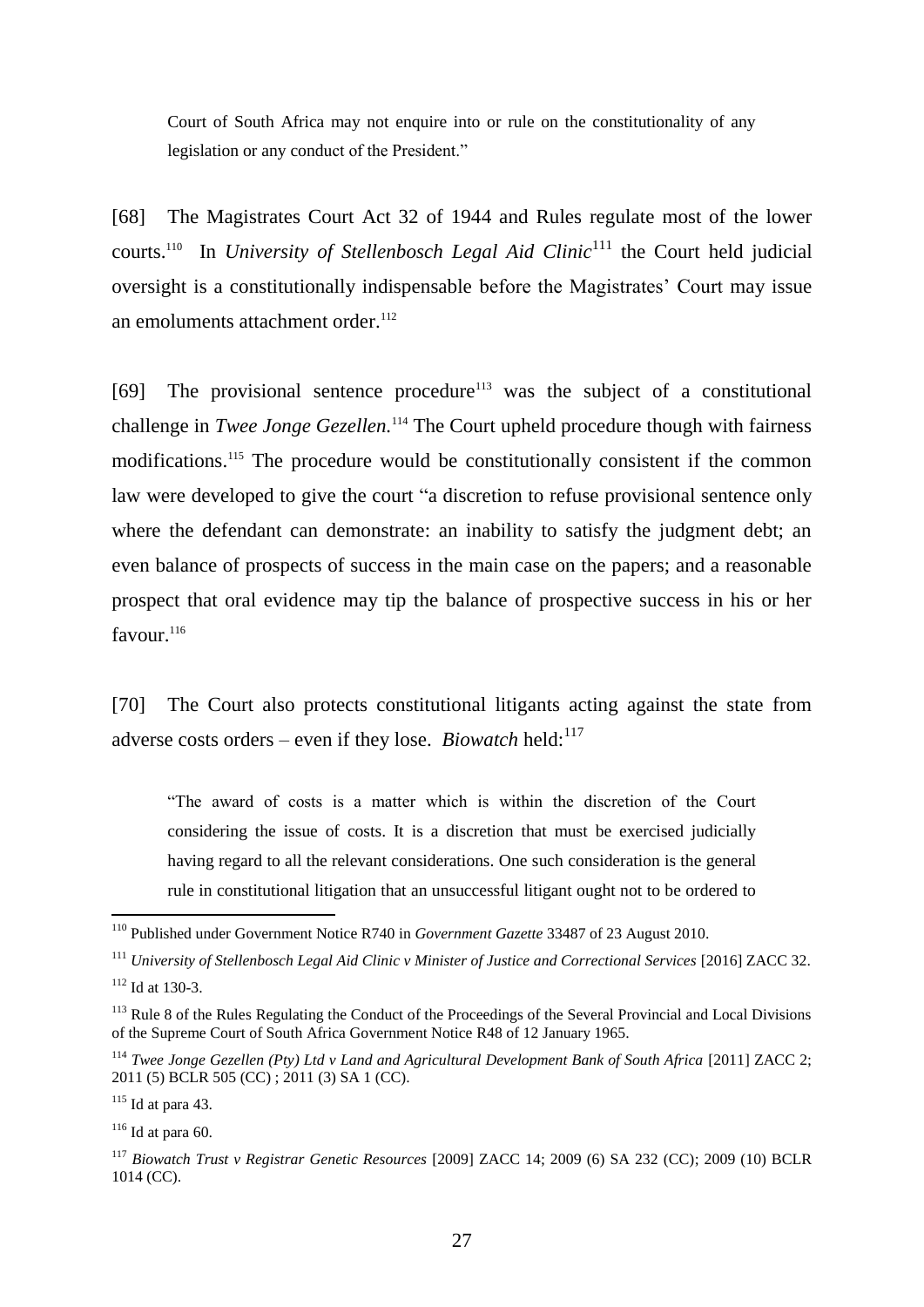pay costs. The rationale for this rule is that an award of costs might have a chilling effect on the litigants who might wish to vindicate their constitutional rights. But this is not an inflexible rule. There may be circumstances that justify departure from this rule such as where the litigation is frivolous or vexatious. There may be conduct on the part of the litigant that deserves censure by the Court which may influence the Court to order an unsuccessful litigant to pay costs. The ultimate goal is to do that which is just having regard to the facts and the circumstances of the case".*<sup>118</sup>*

[71] By corollary, constitutional litigants who succeed against the state must have their costs.<sup>119</sup>

## *17. Has your Court developed case-law on other individual rights related to the rule of law?*

[72] The Bill of Rights delineates specifically the rights enjoyed by people in South Africa. The Court has not developed standalone constitutional rights not specifically mentioned in the Constitution or arising from the rule of law. And O'Regan and Sachs JJ, in their minority, judgment in  $S \nu Jordan^{120}$  eschewed any reliance of a right not expressly included in the Constitution.<sup>121</sup> Notwithstanding this, some jurisprudence has highlighted the interconnectedness between the rule of law and fundamental rights.

[73] In *Modderklip*<sup>122</sup> the Constitutional Court discussed the interplay between the rule of law and the right of access to courts, and the implications for the state: $123$ 

<sup>118</sup> Id at para 21 quoting Ngcobo J's remarks in the matter of *Affordable Medicines Trust* above n 7 at para 139.

<sup>&</sup>lt;sup>119</sup> *Tebeila Institute of Leadership, Education, Governance and Training v Limpopo College of Nursing* [2015] ZACC 4; 2015 (4) BCLR 396 (CC).

<sup>120</sup> *S v Jordan* [2002] ZACC 22; 2002 (6) SA 642 (CC); 2002 (11) BCLR 1117 (CC).

 $121$  Id at para 53. The "right" the Court was requested to consider was that of autonomy.

<sup>122</sup> *President of the Republic of South Africa v Modderklip Boerdery (Pty) Ltd (Agri SA, Amici Curiae)* [2005] ZACC 5; 2005 (5) SA 3 (CC); 2005 (8) BCLR 786 (CC) (*Modderklip*).

 $123$  Section 34 provides that—

<sup>&</sup>quot;[e]veryone has the right to have any dispute that can be resolved by the application of law decided in a fair public hearing before a court or, where appropriate, another independent and impartial tribunal or forum."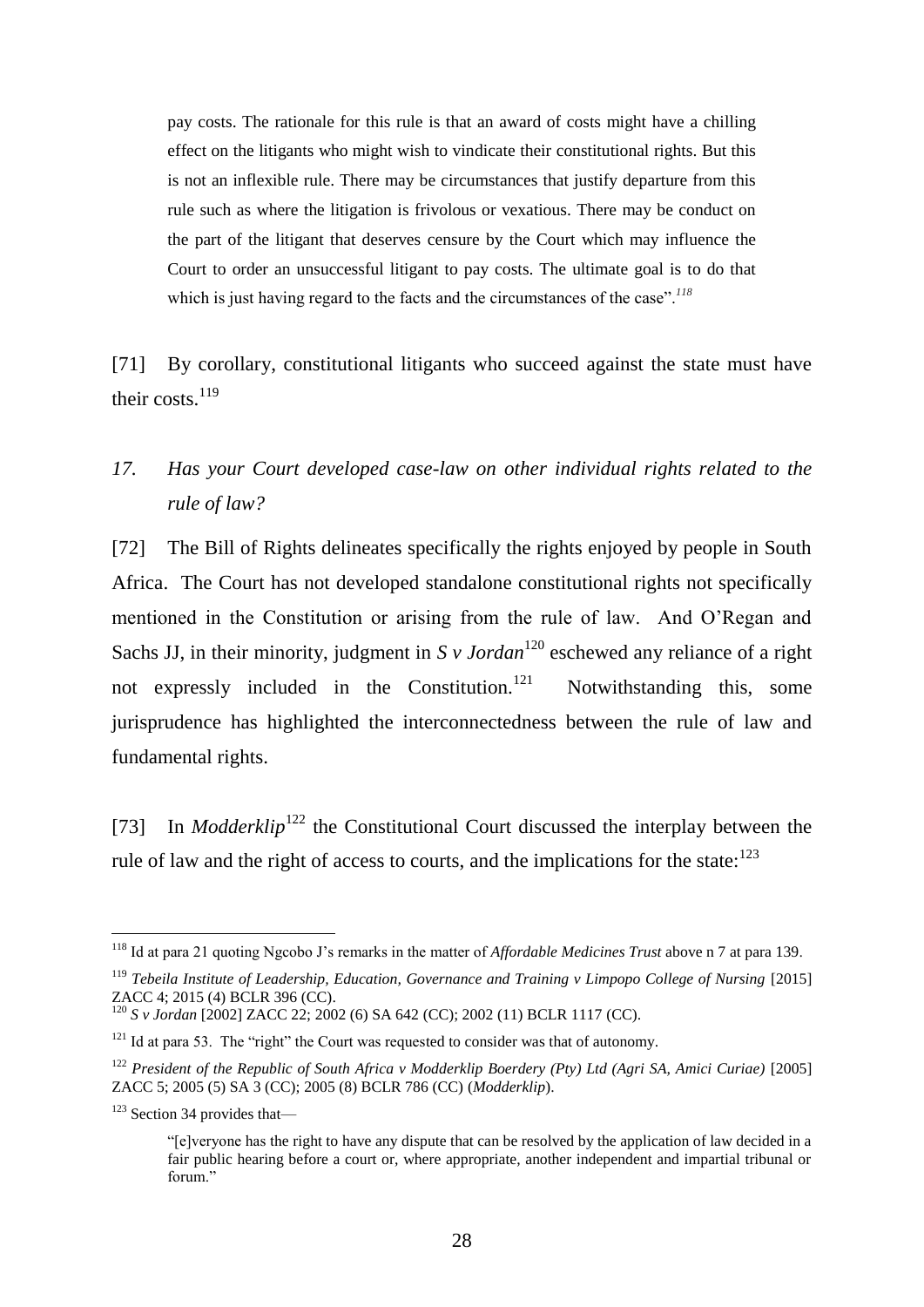"The first aspect that flows from the rule of law is the obligation of the State to provide the necessary mechanisms for citizens to resolve disputes that arise between them. This obligation has its corollary in the right or entitlement of every person to have access to courts or other independent forums provided by the State for the settlement of such disputes."<sup>124</sup>

[74] The rule of law has also influenced jurisprudence relating to the right to just administrative action in section 33 of the Constitution.<sup>125</sup> The question in *Joseph*<sup>126</sup> was whether residents of an inner city building who had no immediate contractual relationship with the municipality were entitled to procedural fairness before municipality cut the electricity.<sup>127</sup> The Court found a right in public law: people residing in the municipality's area are entitled to receive the services including electricity; something not entrenched in the Constitution – and to fair process when it is terminated. $128$ 

[75] And in *New National Party<sup>129</sup>* Yacoob J held for the majority that—

"[c]ourts do not review provisions of Acts of Parliament on the grounds that they are unreasonable. They will do so only if they are satisfied that the legislation is not rationally connected to a legitimate government purpose. In such circumstances,

 $\overline{a}$ 

- (a) provide for the review of administrative action by a court or, where appropriate, an independent and impartial tribunal;
- (b) impose a duty on the state to give effect to the rights in subsections (1) and (2); and
- (c) promote an efficient administration.

<sup>126</sup> *Joseph v City of Johannesburg* [2009] ZACC 30; 2010 (4) SA 55 (CC); 2010 (3) BCLR 212 (CC).

<sup>&</sup>lt;sup>124</sup> *Modderklip* above n 116 at para 39.

 $125$  Section 33 provides:

<sup>&</sup>quot;(1) Everyone has the right to administrative action that is lawful, reasonable and procedurally fair.

<sup>(2)</sup> Everyone whose rights have been adversely affected by administrative action has the right to be given written reasons.

<sup>(3)</sup> National legislation must be enacted to give effect to these rights, and must—

 $127$  The residents had a contractual relationship with the landlord who in turn had a contractual relationship with the municipality.

<sup>&</sup>lt;sup>128</sup> The Court applied the Promotion of Administrative Justice Act 3 of 2000.

<sup>129</sup> *New National Party* above n 27.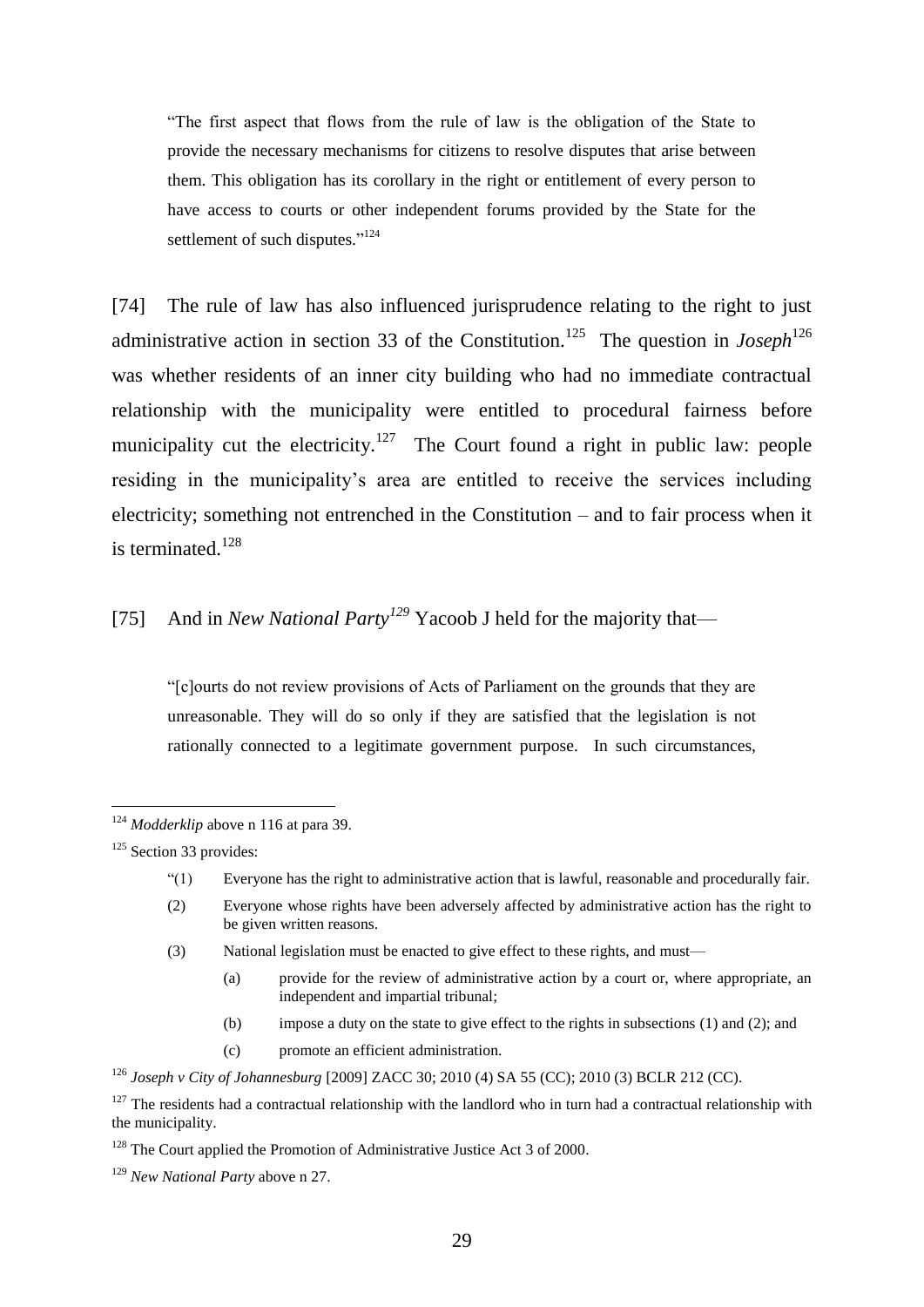review is competent because the legislation is arbitrary. Arbitrariness is inconsistent with the rule of law which is a core value of the Constitution."<sup>130</sup>

[76] This is closely connected to section 9(1) of the Constitution which provides that "[e]veryone is equal before the law and has the right to equal protection and benefit of the law". In *Prinsloo*,<sup>131</sup> the Court held that this aspect of equality is "to ensure that the state is bound to function in a rational manner $132$  and that when any differentiation between two people or groups of people cannot be "regulate[d] in an arbitrary manner or manifest 'naked preferences' that serve no legitimate governmental purpose". <sup>133</sup>

[77] Finally, although they are not "rights", the Constitution does impose various obligations on certain organs of state that must be complied with "diligently and without delay".<sup>134</sup> The corollaries to these obligations are not necessarily rights, but there is some expectation that they will be carried through. A good example is the obligation imposed on Parliament to "facilitate public involvement in [its] legislative and other processes".<sup>135</sup> In *Doctors for Life*,<sup>136</sup> Ngcobo J postulated that the rule of law requires this obligation to be fulfilled.<sup>137</sup>

 $\overline{a}$ 

"[t]he National Assembly must—

(a) facilitate public involvement in the legislative and other processes of the Assembly and its committees."

Section 72(1) provides that—

"[t]he National Council of Provinces must—

(a) facilitate public involvement in the legislative and other processes of the Council and its committees."

 $130$  Id at para 24.

<sup>131</sup> *Prinsloo* above n 12.

 $132$  Id at para 25.

 $133$  Id

<sup>&</sup>lt;sup>134</sup> In terms of section 237 of the Constitution.

<sup>&</sup>lt;sup>135</sup> The obligations are imposed on the National Assembly and National Council of Provinces (the two constituent house of Parliament) separately. Section 59(1) provides that—

<sup>136</sup> *Doctors for Life International* above n 97.

 $137$  Id at para 70.